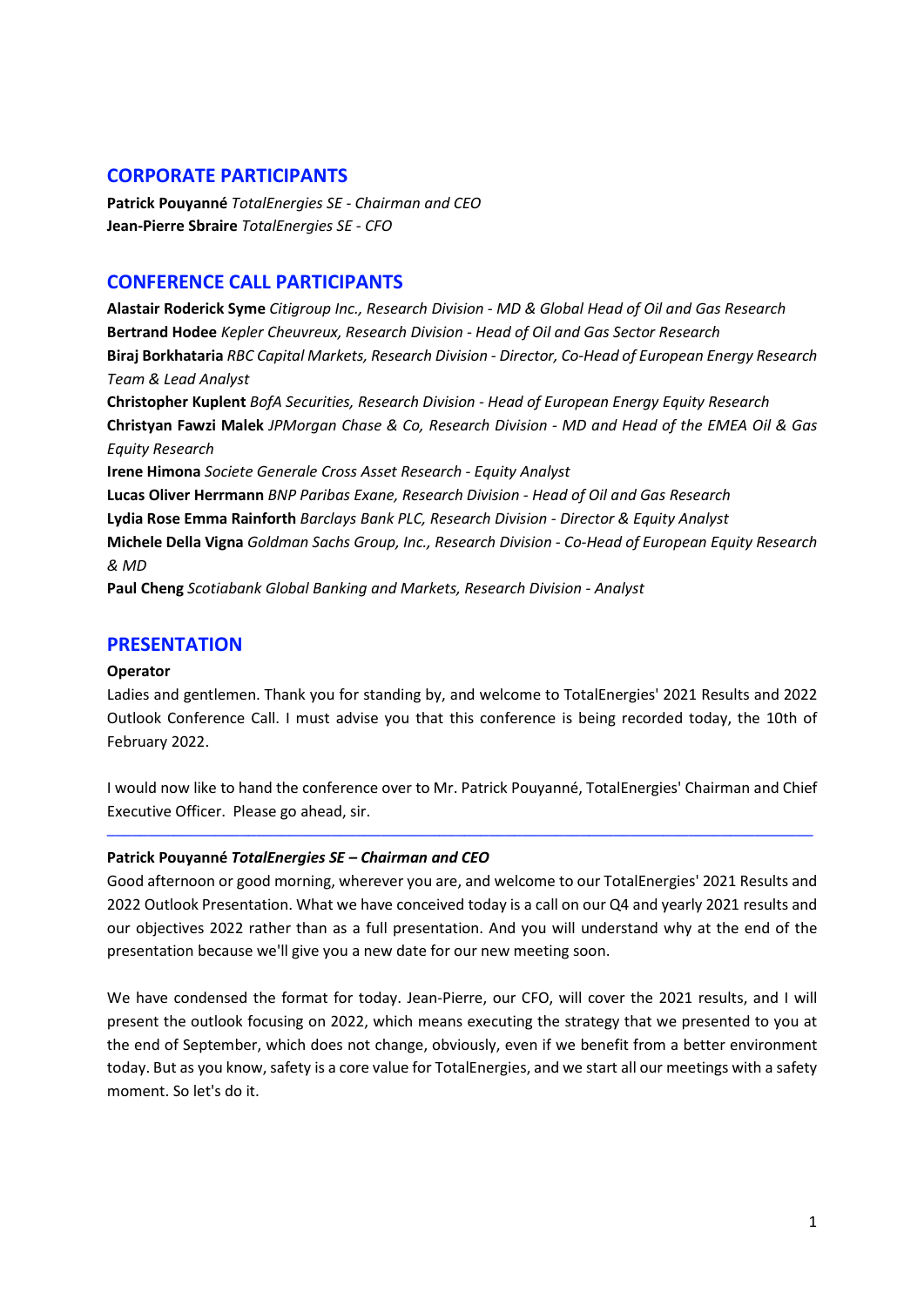### (presentation)

### **Patrick Pouyanné** *TotalEnergies SE – Chairman and CEO*

So this safety moment is a good introduction to our Renewables and Power business with this new CCGT, which has just been built and which is being started in France in Brittany. So welcome again. I would say that the years 2020 and 2021 were quite extraordinary times, and we experienced, I would say, some Russian mountains. No humor from my side there. But really, we went from the historic bottom in terms of results last year, facing hard times, to record results and cash flows in 2021. We entered into 2021 quite prudently with no visibility, it was my message 1 year ago. The pandemic was not yet over. In fact, indeed, COVID continued to have a major impact on our lives and day-to-day ways of working.

─────────────────────────────────────────────────────────────────────────────────────

However, I feel today that maybe the worst is behind us, as we enter into 2022. In fact, 2021 was also marked but an impressive economic recovery worldwide and a clear rebound of energy demand. A rebound, linked to tighter supplies because of the crisis, which resulted in exceptional high prices that we have benefited from during the second half of '21 and in particular, the fourth quarter.

These high prices, especially gas prices but also power prices, demonstrated, by the way, the interconnections of all the energy markets in these times of energy transition. There are 2 lessons for me of 2021, which are supportive of the strategy we put in place. The first one is that we have clearly seen that gas is a transition fuel, playing a key role. The demand for gas as a source of electricity has been huge and the competition between Asia and Europe to get LNG led to very high, exceptional prices.

And the second lesson that we can derive is that clearly, again, this energy transition is leading to more complexity, more volatility in energy markets. And from this perspective, we are more and more convinced that the multi-energy model that we're developing within TotalEnergies is the right way to leverage this complexity and this interconnection between energy markets.

2021 will also remain, for us, of course, a historic year not only because of our results and cash flow, that Jean-Pierre will present you, but also because this is a year where we moved from Total to TotalEnergies. And it means a lot to us. It means, in fact, that the whole Company, together with its shareholders who voted at 92% in favor, is engaged in a strategic transformation to build a sustainable, multi-energy company which will address the challenges of more energy, less emissions, more sustainability and fully capturing the complexity and volatility across all energy markets and to position TotalEnergies as a leader of the energy transition.

On this slide, you have the demonstration that our new multi-energy model is now in motion, and the 2021 key achievements illustrate this strategy. Of course, oil is providing a record source of cash flow, which is to fund the transition. This is the cash engine. And our new strategy to focus on low cost, low emission is also in progress, with examples of Deepwater in Brazil or the Uganda project.

On the gas side, as you know, we have built in the last 10 years a global LNG business from upstream to downstream with a global reach to grow the business, create value, increase cash flow generation and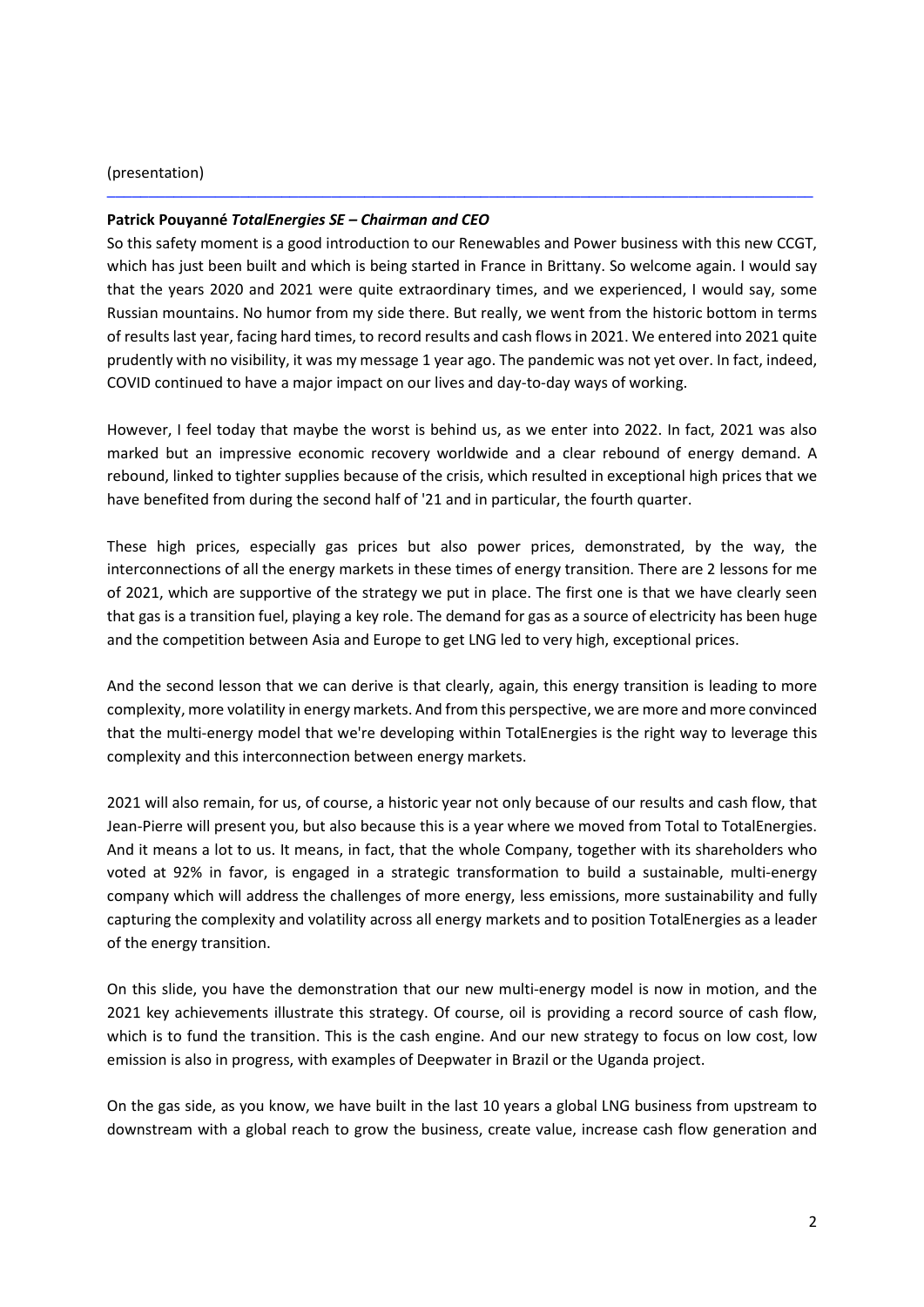clearly in 2021, we had the benefit of this strategy, leveraging our #2 worldwide position.

On both segments as well, we have entered oil and gas in a way to adapt our portfolio to biofuels on one side, biogas on the other side. In Renewables and Electricity, we have reached -- by the way, each year will be the record EBITDA, otherwise, it will be a problem as we are growing -- \$1.4 billion, in advance to our plan, which was a little less under \$1 billion, 10 gigawatts of renewable capacity, 6 million electricity customers and now this segment represents 25% of our CapEx, in line with the allocation of capital investment strategy.

So these are key achievements. I would also mention the fact we are continuing, of course, to get to our net zero ambition, by diminishing our emissions, we'll come back on it and including methane. And we have also, in line with this strategy, decided to exit some projects like Venezuela because heavy oil is not low cost and low emission.

A symbol of the strategy was, of course, the multi-energy projects. We managed to put in place the multienergy hybrid projects like the one we have done in Iraq, where we will valorize gas resource and solar resource, financing all that with oil production.

So I would say for 2022, I will come back on this part in the presentation, the key word for all of us will be to deliver. Delivery because, obviously, in such a favorable environment, getting the most out of our assets is our key priority. This slide, and I will come back on it in the conclusion, is a summary of the compelling investment case we put together to our investors for TotalEnergies: building a sustainable multi-energy company, while at the same time, increasing shareholder returns: transforming and increasing shareholder returns.

In this introduction, I just want to highlight the fact that the Board of Directors yesterday has taken 2 important decisions to continue to get an attractive and sustainable return to shareholders which is, on one side, to increase the interim quarterly dividends by 5% for the year 2022 exercise. Of course, this has been decided because it's supported by a sustainable underlying cash flow growth, and I will come back on it.

And the second decision, as we announced in '21 is to share the present oil and gas price upside by a new tranche of buyback. We bought back \$1.5 billion on the second half of '21. We increase for the first half of '22 to \$2 billion buyback, and the Board intends to monitor the level of the tranche of buyback semester after semester. I will not be longer on this slide because I prefer to present it to you in the conclusion.

And I prefer, in fact, to hand over to Jean-Pierre, who will talk about our 2021 results.

## **Jean-Pierre Sbraire** *TotalEnergies SE - CFO*

Thank you, Patrick. I think this slide is a perfect introduction for my presentation. Last year, in 2021, we delivered the highest cash flow in the history of the company. Net results and profitability were also record setting in 2021. To deliver these record results, we rely on strong execution, leveraging our high-quality,

─────────────────────────────────────────────────────────────────────────────────────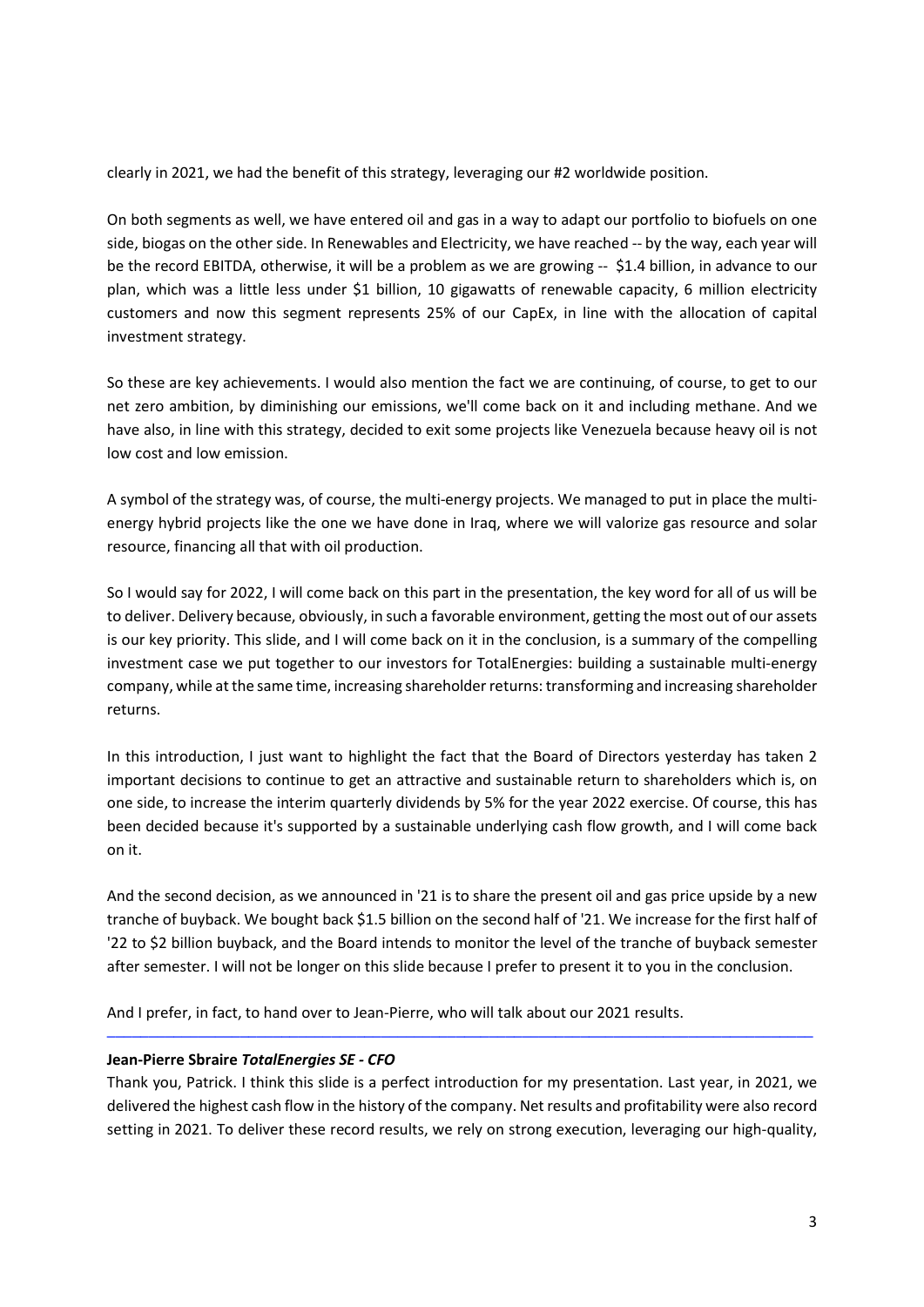low-cost portfolio.

So let's move to safety. You know safety is a core value for TotalEnergies and a cornerstone of our strong execution and operational excellence. It is important to point out that the measures have progressed to an impressive safety standard of less than 1 recordable injury per million man hours, far below -- that's what you can see on the slide here, far below the TRIR, the total recordable injury rate shown by the main utilities. As far as TotalEnergies is concerned, we are still at the level of the best company in our industry. But unfortunately, we had a fatality in 2021 in our operation. An electrician lost his life in Kazakhstan in 2021. This is grim reminder that we need to implement constant improvements in safety standards.

Note that we integrate, as you know, renewables into our portfolio. This means that we are bringing in businesses that have, on average, a higher TRIR than our existing portfolio. Of course, we implement our safety culture in our renewable units, raising the standards to our own and making it safer, but it will take some time and may have an impact during the integration phase. But you can see that the progress that has been done on that field are impressive as well. And so we are confident that we can implement our culture as well in that business.

Now the environment. You know that perfectly well, 2021 turned out to be a year with record high commodity prices. You see here the price curves, oil, gas, electricity, I think, all the curves are impressive and spectacular.

Oil markets began to rally early in the year 2021. And the gas and power markets followed, moving sharply higher in the summer. All supported by increasing energy demand linked to the overall economic rebound after the 2020 recession in relation with COVID-19. Very, very important to note that gas and power curves moving in sync also illustrates the increased complexity and interconnection of energy markets, as already highlighted by Patrick.

For oil, the current macro is likely to persist because demand is expected to grow as we continue to emerge from the pandemic and there is no significant influx of new supply on the horizon. OPEC has been very disciplined in its releases of quotas, but does not appear to have a lot of spare capacity. Years of underinvestment, I would say since 2015, should lead to tension in supply and should support prices. A data point that is pretty telling, the current upstream CapEx level of \$350 billion is aligned with the assumption of the IEA net zero scenario, while actual demand is way higher. So no wonder, prices are going up. 2021 has clearly established gas as transition fuel. It is the most flexible fuel to ensure power reliability and the obvious alternative to coal.

In many parts of the world, gas demand was supported by electricity demand and low output for either intermittent renewable or Hydro or both, for instance, China, Latin America and Europe. Supply were tight, and we saw Europe competing with Asia for LNG cargoes. As you know, several major LNG projects have been delayed, many of those due to COVID-19. So the LNG other supply that was anticipated in 2019 is gone at least until 2025. Europe is transitioning to renewable power generation, but it will take time. For now, higher gas and coal prices and cost of carbon for marginal coal or gas plants has driven up power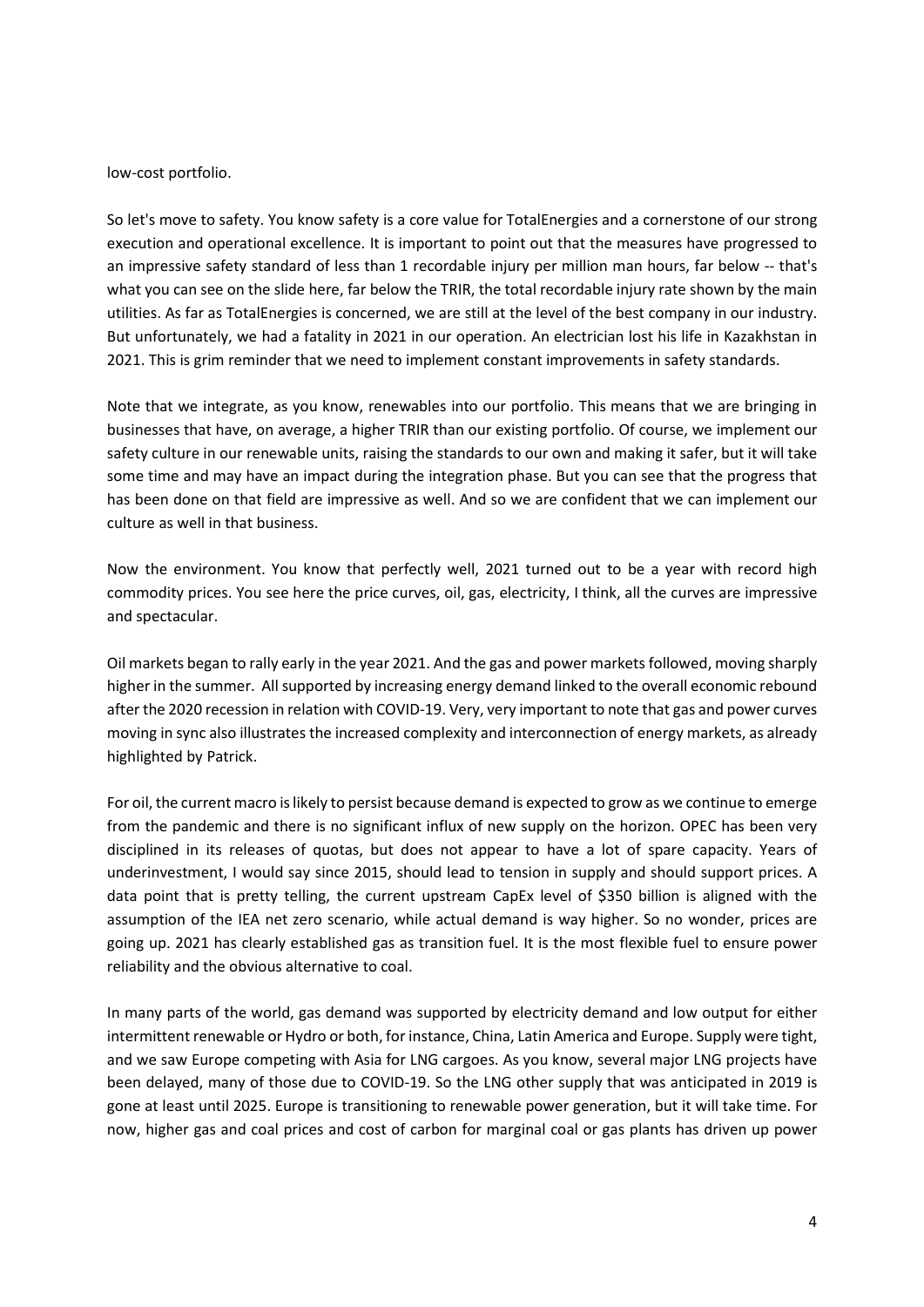prices, as you can see on the slide as well.

First, a focus on our Q4 performance, the highest quarter in terms of CFFO, cash flow generated from our operations and net results in the history of the company. Here, you see a comparison between the cash flow generated by our operations, Q4 2021 versus Q4 2020. Cash flow rose sharply, more than doubling from \$4.5 billion to \$9.4 billion in Q4 2021. This performance, I think, demonstrated clearly our ability to use our multi-energy model to fully capture in Q4 2021, the very favorable market environment.

Oil continuing to rise above \$80 per barrel. Gas in Asia and in Europe, hitting all-time highs above \$30 per Mbtu. And at the same time, European power above EUR 100 per MWh. In absolute terms, our leverage to oil prices was the main driver, nearly doubling oil-linked cash flow, I mean the cash flow generated by E&P and downstream, this cash flow being more than \$7 billion. But in terms of relative increases, integrated LNG grew by 2.5x with CFFO above \$2 billion. This historic level builds on the globally integrated LNG portfolio, leveraging rising oil and gas prices and outperformance in the gas and LNG trading business. And Renewables and Electricity grew their positive contribution by 1.5x, thanks to our growing power trading team, reflecting last quarter's exceptionally strong electricity markets, particularly in Europe.

Let's move now on the full year picture. The full year 2021. 2021, it was the highest cash flow delivery in the history of the company, as I already mentioned in my introduction, thanks mainly to the LNG contribution. Full year 2021 cash flow hits a record high of close to \$30 billion, almost doubling compared to 2020 figure.

Upstream was clearly the cash machine, with a CFFO close to \$19 billion and CapEx at \$6.5 billion. This segment generated an impressive \$12 billion of net cash flow. Integrated LNG moved to a record level as well and contributed close to \$6 billion of CFFO, demonstrating that the volume growth and expansion along the value chain has indeed moved this business to a structurally higher level. Downstream was resilient, more than covering its CapEx to add \$3 billion of net cash flow to the Company. And Renewables and Electricity while still in early days, made a positive contribution of close to \$1 billion.

In this context, no surprise, we doubled our EBITDA in 2021 compared to 2020 at \$42 billion. As you know, controlling the breakeven is at the heart of our sustainability. We have lowered our pre-dividend organic breakeven below \$25 per barrel. At this level, we are clearly more resilient to potential downturns in the environment and the low breakeven also increased upside in a rising price environment, that's exactly what we were able to demonstrate last year.

Net results and profitability. They were record setting in 2021, but it was not a historical high. The company reported adjusted net income of \$18.1 billion representing a return on equity of nearly 17% and a return on capital employed, ROACE, of nearly 14% for 2021. This, I think, demonstrates clearly the high quality of our portfolio and operations. All the segments contributed to that performance.

E&P benefited for sure from higher oil and gas prices, with an adjusted net operating income above \$10 billion. The LNG business reported historic results with an adjusted net operating income close to \$6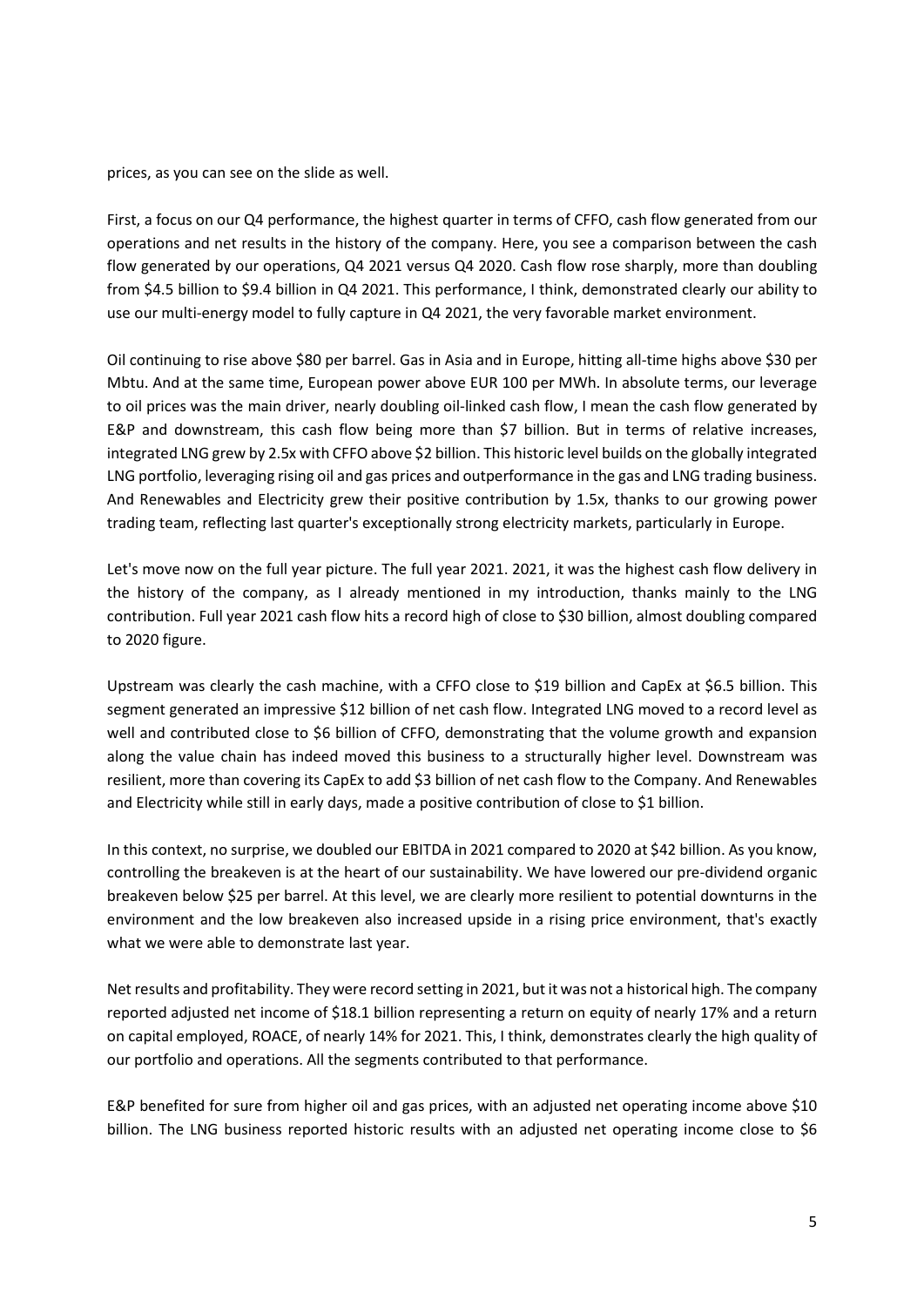billion. This builds on the globally integrated LNG portfolio, leveraging rising oil and gas prices and outperformance in the gas and LNG trading business. But please note, that we consider that around \$1 billion was linked to the exceptionally volatile markets captured by our trading in 2021.

As you can see, Renewables and Electricity while still in early days, made also a positive contribution in terms of adjusted net operating income last year. Downstream was hit particularly hard by the pandemic but marketing has recovered back to its pre-COVID level, leading to adjusted net operating income of \$3.5 billion.

In 2021, we recorded \$2 billion of net income adjustments. That means that the IFRS net income was \$16 billion. So the \$18 billion minus this \$2 billion of net income adjustments. This amount of adjustments is mainly due to the \$1.4 billion loss on the sale of TotalEnergies' stake in Petrocedeno to PDVSA in Venezuela. We recorded this \$1.5 billion loss in our statement end of June. And this adjustment takes into account as well a \$300 million impairment linked to our withdrawal from Myanmar.

For the computation of the impairments or potential impairments, we have taken into account the net zero scenarios computed by IEA for our price trajectory assumptions. So the oil price trajectory converged from \$50 per barrel in 2040 towards \$25 per barrel in 2050. That means the price retained in 2050 by IEA in its net zero scenario. And we had exactly the same rationale for gas scenario.

The revision of this long-term price assumption, both on oil and gas leads to limited additional impairments, around \$300 million, reflecting the resilience of our portfolio.

Turning now to CapEx. As you know, we are investing with discipline selectively across all our activities in support of our strategy to build the multi-energy company. In response to 2020 COVID crisis, we came up on top of collapsing oil prices. We cut CapEx by 25% from \$17 billion in 2019 to \$13 billion in 2020. We have established a target range for net investments of \$13 billion to \$15 billion per year to 2025. And as you can see, our 2021 CapEx came in at just over \$13 billion, at \$13.3 billion to be precise.

It is true that we plan our CapEx quite prudently for 2021 as at that time, we had no visibility for the remaining part of the year. So slightly more than half of our CapEx was dedicated to maintaining the base, mainly Upstream and Downstream oil and the other half went to the strategic growth, Renewables and Electricity on one side, LNG and gas on the other side.

In fact, Renewables and Electricity represented more than \$3 billion or 25% of our 2021 CapEx. The remaining part, close to 25% at \$3.1 billion was dedicated to LNG and gas, but also, as you can see on the slide, biomass, mainly related to biofuel and renewable diesel at an early stage of development.

Among the majors, TotalEnergies has been and continues to be the low-cost producer in terms of cash OpEx per barrel and the low emission hydrocarbon producer. We believe that these benchmarks are important to demonstrate the competitive advantages we have developed and maintained within our Company. We have cut our OpEx in half since 2014 to nearly \$5 per barrel equivalent and the Upstream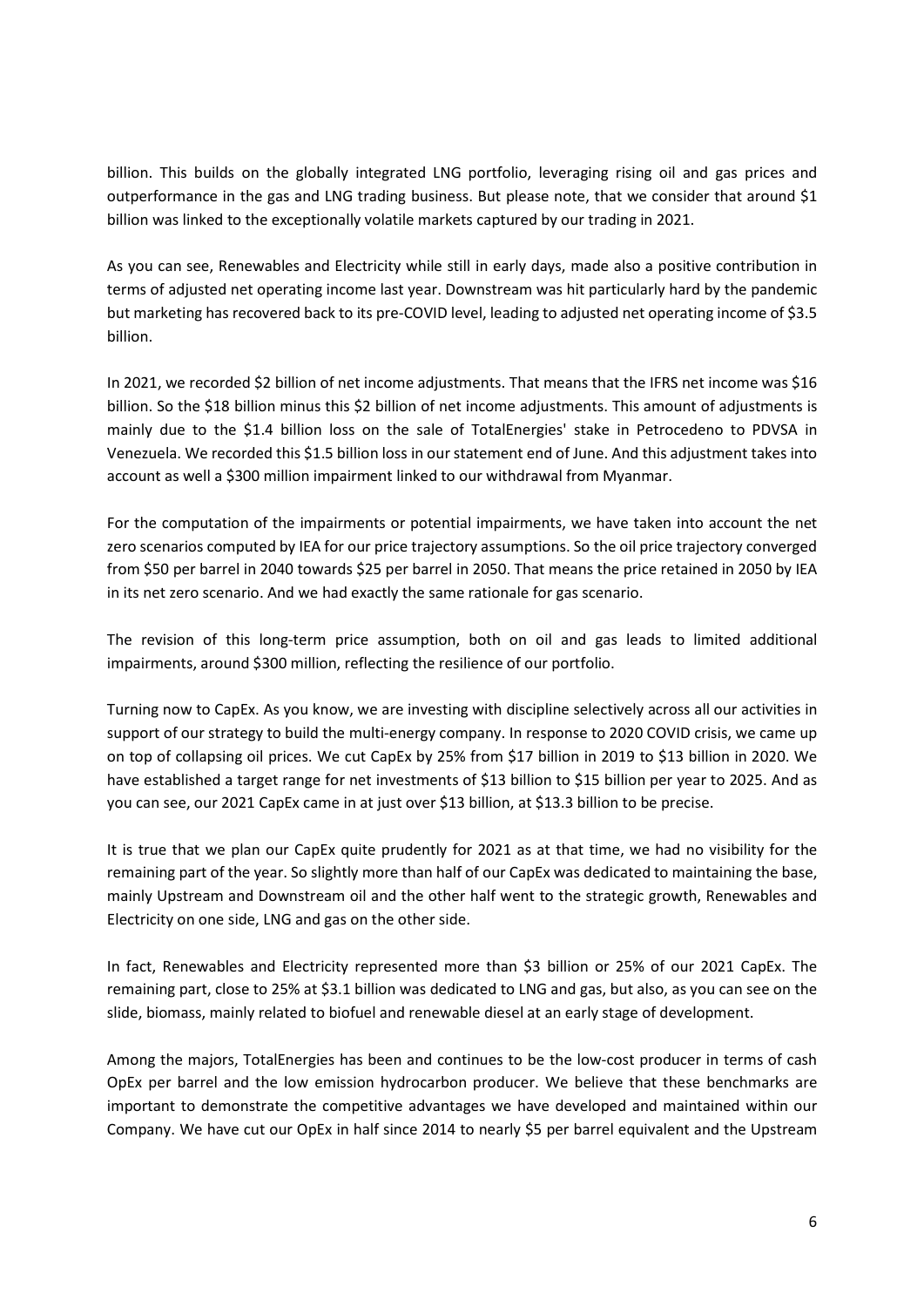Scope 1 and 2 emission intensity, 100% on operated assets has been reduced to 17 kilograms CO2 per barrel of oil equivalent. I can tell you that we have top down buy-in on these metrics across the organization. Our teams understand the importance of operating as cleanly and as efficiently as possible. The need for tight controls on OpEx is something that we all recognize and CO2 emission is taken with the same level of importance both in terms of sustainability and as a barometer of efficiency.

Downstream cash flow was \$5.5 billion in 2021, a 17% increase from the previous year but still below pre-COVID level. The impact of lockdowns linked to the pandemic were particularly hard on our refining businesses. And refining suffered due to the drop in demand for roads and aviation fuel, and we adjusted runs in our refineries accordingly.

In Europe, the refining margins remained weak in 2021, having been eaten up by high energy costs. Petrochemicals, on the other hand, remained a bright spot, benefiting from the very dynamic polymer markets, which are linked to health and safety products. Marketing & Services dipped in 2020, but cash flow from operations recovered to pre-COVID levels with an increase of 15% on average between 2020 and 2021, meaning that 2021 CFFO is even slightly above 2019 level. At the same time, Marketing & Services sales globally declined by almost 20%. That means that we were able to successfully implement our Scope 3 selectivity strategy on low-margin volumes, arbitraging our portfolio.

Downstream CapEx was \$2.2 billion in 2021. That means that with the CFFO of \$5.5 billion, this side of our business contributed \$3.3 billion of net cash flow to the Company. It was a resilient source of free cash flow in 2021, clearly. One of the most exciting aspects of the TotalEnergies story has been the successful development of our integrated LNG business to the level of best-in-class across the industry. The main driver has been the growth in sales, up by more than 20% compared to pre-COVID 2019 level. That provide us with a strong base we can use to leverage favorable market condition, and it was the case, obviously, in 2021. As you can see here, cash flow increased to \$5.6 billion in 2021, a massive 70% jump from the previous year by capturing the strong rebounds in both oil and gas prices.

To understand the \$2.3 billion increase in cash flow, let's have a look at the Upstream, Downstream splits. The Upstream, essentially the liquefaction part of the business, provide the scale and global reach that sets TotalEnergies apart as a major player in all of the main markets. Cash flow from the Upstream part of the business increased by \$1.7 billion linked to the higher average LNG price which is, in turn, driven mainly by oil prices with a 3 to 6 months lag time effect.

Our average LNG price for 2021 increased by \$4 per Mbtu to \$8.8 per Mbtu on average over 2021. In Q4, I remind you that our average LNG price reached more than \$13 per Mbtu. The Downstream, effectively everything beyond the tailgate of the liquefaction plant is the integrated tool we use to leverage and arbitrage volatility across the global markets. Cash flow from the Downstream part of the business increased by \$0.6 billion. So \$1.7 billion coming from Upstream, \$0.6 billion coming from Downstream. Here, we are relying on contractual flexibility to set destinations, our worldwide footprint including our position as the largest exporters of U.S. LNG, ample regas capacity in Europe and a fleet of 20 chartered LNG carriers.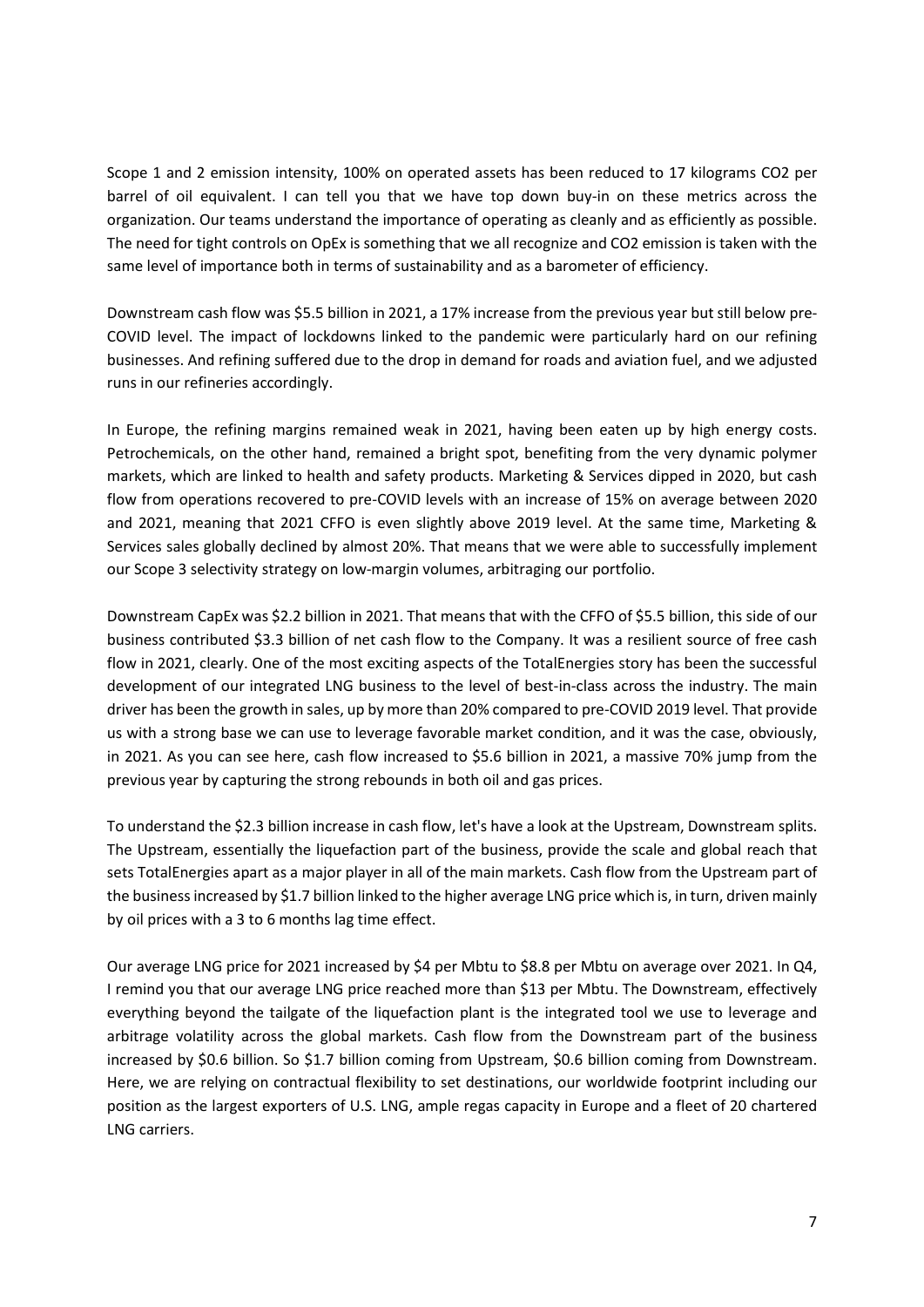We have developed a strong position along the entire LNG value chain. And we have a growing trading operation that, as already mentioned, that takes full advantage of this. Our integrated LNG businesses is the main driver for our underlying cash flow growth, as Patrick highlighted in his introduction and a key lever to capture the benefits of high oil and gas prices.

Now Renewables and Electricity business. Compared to LNG, our Renewables and Electricity business is at an early stage of development for sure. But as you know, we are scaling up. In 2021, we expanded our global footprint to more than 70 countries and we added more than 10 GW of gross installed renewable power generation capacity. Our portfolio has grown to 43 GW of gross capacity, including the 10 GW of installed capacity, 7 GW under construction and 26 GW in development. Like LNG, we are building a Renewables and Electricity business that is integrated along the entire value chain. And as illustrated on the slide, with interest in storage, in trading, EVs, mobility and retail distribution.

I will not comment in details the map showing the main 2021 achievements. But you can see that we are very active and successful on each segment of the value chain and particularly in offshore wind. We just mentioned, of course, the acquisition of the 20% stake in Adani Green in India in January 2021, so the largest solar developer in the world, for a \$2 billion investment. And now given Adani Green share price increase, this investment is valued at around \$8 billion.

In 2021, Renewables and Electricity outperformed our expectations. Net electricity production increased to 21 TWh a 50% jump from the previous year and slightly ahead, as you can see, of our forecasts. In addition to strong growth from renewables, we benefited from increasing CCGT power generation linked to the addition of 4 CCGT plants, 2 in France and 2 in Spain in late 2020.

And of course, we benefited as well of exceptional volatility captured by our electricity trading. Our proportional share of EBITDA for Renewables and Electricity in 2021 was \$1.4 billion, about 2.5x the level of the previous year and far above our expectations, reflecting once again the leverage we are building into that business to profit from favorable market conditions.

How has this record cash flow generation been allocated in 2021 ? First, once again, we invested \$13.3 billion. That means that 45% of the \$29.1 billion of cash flow generated from operation, were back into the business. We reduced debt and lowered the gearing to 15% at year-end 2021. The gearing I have in mind at the end of 2020 was 22%. We insist that a strong balance sheet is the first line of defense for any entity exposed to commodity prices. That is very important. That is a very clear priority whenever we find ourselves on the high side of the commodity cycle. And we allocated 1/3, 33% of our cash flow to shareholder returns, second only to CapEx in terms of magnitude with most of that in the form of dividends, \$8.2 billion plus \$1.5 billion in buybacks in Q4 2021.

Shareholder return is the topic that Patrick will cover in detail. So I will stop here and hand the stage back to Patrick. Thank you.

─────────────────────────────────────────────────────────────────────────────────────

**Patrick Pouyanné** *TotalEnergies SE - Chairman and CEO*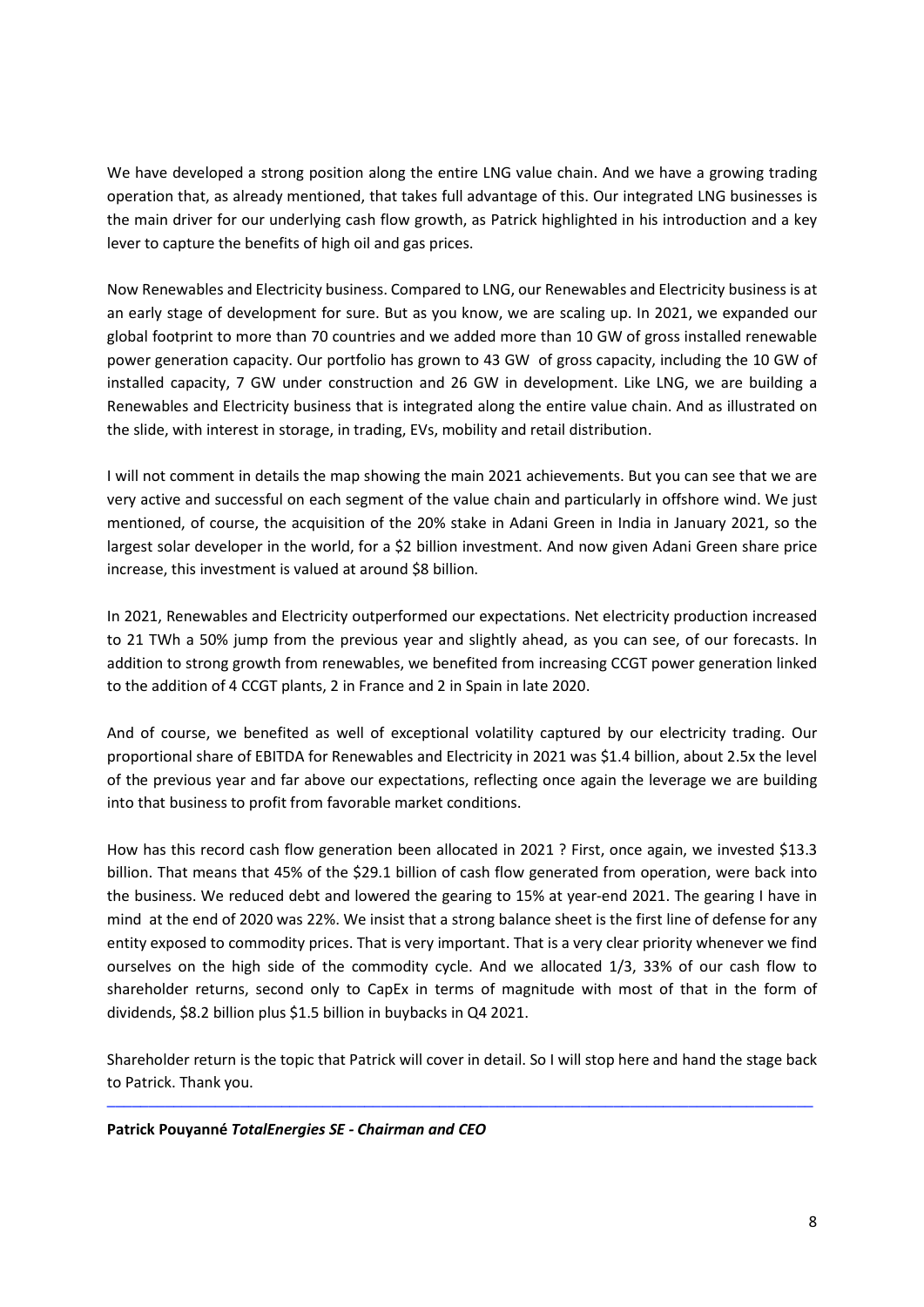Thank you, Jean-Pierre, for these '21 results, which clearly positioned us quite well. And we enter in fact, 2022 with a very different mindset than last year. Last year, no visibility, quite prudent. This year, this doesn't mean that we will lose our discipline on the investment part, but clearly, we think that 2022 is much more largely derisked in terms of market environment.

Our outlook '22 is clear for another probably strong year in terms of results. And a year where the priority for all the teams is again to focus on delivery, delivering our production, the utilization rate of our refineries, delivering our expansion in renewables, delivering on our marketing margins, all that is a key to increase the value and the shareholder returns.

So we have a breakeven down to less than \$25 per barrel, as Jean-Pierre told you. We plan our budget at \$60 per barrel, which is quite conservative. But clearly, the outlook is positive for the Company and for our shareholders. Of course, there are some risks in commodity markets, which are inherent to supply and demand. But on the supply side, we do not see a necessarily material risk for oversupply. We are not in a situation, like Jean-Pierre explained to you, where other investment is leading to oversupply, not yet.

Even if we, obviously, will all observe the behavior of independent U.S. shale oil producers and at which pace shale oil production will grow in 2022 because this is a main factor of uncertainty in my view, on the oil side. The other side, of course, is on the demand. On the demand, we are clearly continuing to get out of the pandemic, with still some markets like the aviation fuel not yet at its pre-pandemic level. So there is still more room for increasing demand for oil products. So again, this is favorable to the outlook for 2022. But we should not forget that the 2021 results demonstrated that we have a clear ability to leverage a favorable environment. And the year 2020 demonstrated the resilient performance when we have to weather the harsh environment.

So going forward, I really think that we are focusing now on transforming TotalEnergies into a sustainable, multi-energy company that can best navigate the transition toward a net zero world. So getting to our net zero ambition by 2050 together with society, just to give you the results of 2021, Jean-Pierre spoke to you about safety, I'm taking the CO2 emissions, which is the other, I would say, core value of the company, reducing these emissions: 2021 is another year of decrease.

You have here the figures, which have been calculated by excluding specific COVID impacts. On Scope 1 and 2, 37 million tons, so a reduction from 20% compared to 2015. I remind you that we have a target of minus 40% by 2030. So we are well on the journey to that. So that's the first point. I would remind you as well that in this figure is including all the emissions of the CCGT which we are not in the perimeter of 2015. It's 4 million tons. So that means that, in fact, the efforts done by all the teams in exploration and production and refining and chemicals mainly, have already been quite impressive, moving down from 45 Mt to less than 35 Mt.

Another metric that is important when we speak about our emissions and our operated activities is methane. We didn't wait for Glasgow to focus on methane, even if the world seems to have discovered the impact of methane, we took that very seriously for many years. And from 2015 to 2021, it's a reduction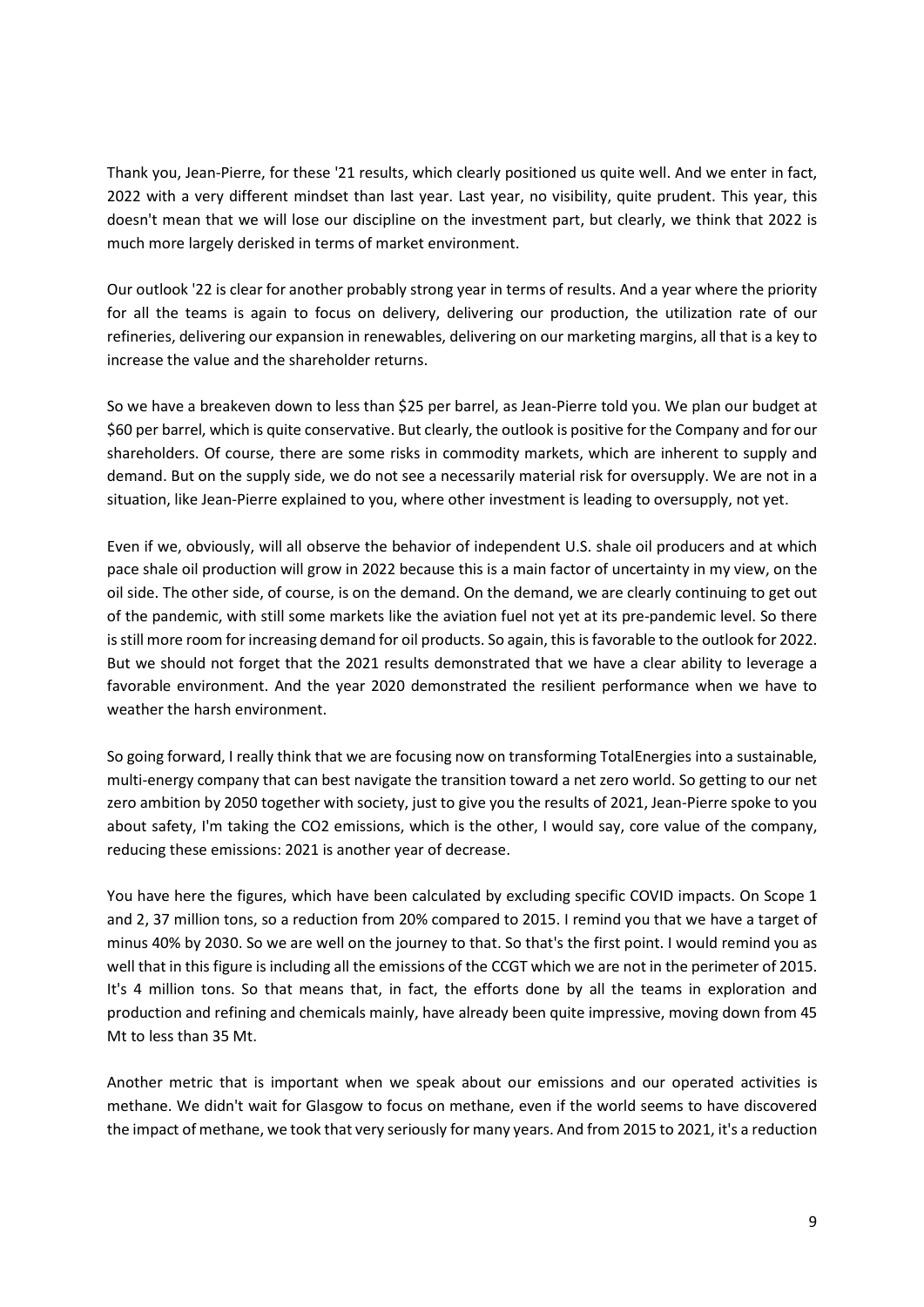of almost 50%. We are at a little below 49,000 tons for the year '21 of methane. We will set some new targets, and I can already tell you that we revised the target we set in September. It will be reported end of March in our Sustainability and Climate Report to a reduction of 80% for the next decade and 50% by 2025, which means that we are really working hard to go next to zero for methane emissions as soon as possible.

And it's important because, of course, our involvement in the natural gas business is strong. So it's a matter of consistency. Then on the Scope 3, you can see that we are driving down our Scope 3 emissions in Europe in order to adapt our sales to the demand on oil products by anticipating. We have established a strategy to arbitrate the low-margin sales and our contribution to the green deal is already clear, minus 23% on Scope 1, 2 and 3 in Europe.

But globally speaking, we said that the during the decade 2020-2030, our ambition is to maintain a Scope 3 worldwide under the Scope 3 of 2015, despite the fact that we are growing almost by 30% the Company in terms of energy delivery to our customers. That means that if the 400 million tons figure seems to be the same that the 410 million tons, it's very different, in fact, because there is more emissions coming from gas and less from oil products.

Last figure, which I think needs to be recorded is the carbon intensity of our sales, which are down by 11% compared to '15, our objective is minus 20% by 2030. There again, we are well on the way to get to the objective. I think it's also a strong set of results, and it's more and more important, not only to look at financial results but also at extra financial results like these ones.

So coming back to '22, yes, we have announced in September a capital investment strategy of \$13-\$15 billion. For the year '22, we will be on the high range, let's say, \$14-\$15 billion. Keeping the same split that we announced, which is fundamental to our transformation, the way we allocate our capital. So 50% on what we call the oil maintenance. That means that we have no ambition to grow in oil, we want to maintain the oil production upstream and align the refining around 1.3 million barrel oil per day. This requires capital because, as you know, we have a natural decline around 3%.

So to maintain, we need to invest. We need also to invest to maintain the reliability and safety of our Downstream plants, refineries, and petrochemical plants. So these 50% are necessary to maintain, to stabilize, and the other 50% is to grow on our 2 pillars. One pillar is Renewables and Electricity, which has taken 25% of our global CapEx: we'll go from \$3 billion to \$3.5 billion in 2022. The other pillar is LNG and gas, and new molecules like in gas, you could understand also biogas and hydrogen, even if it's still limited in 2022.

Going into detail, let's begin by oil. In oil, the program, obviously, again, is to focus on delivery and on organic value creation. Part of the reason why the CapEx budget increases in '22 compared to '21, is that we have reactivated short-cycle CapEx in countries like Angola or Nigeria, \$1 billion of short-cycle CapEx are now mobilized, more rigs coming on stream, keeping in mind that there is a limitation, which is the COVID impact on the operations, so it's not exactly the level where we were before the pandemic, but it's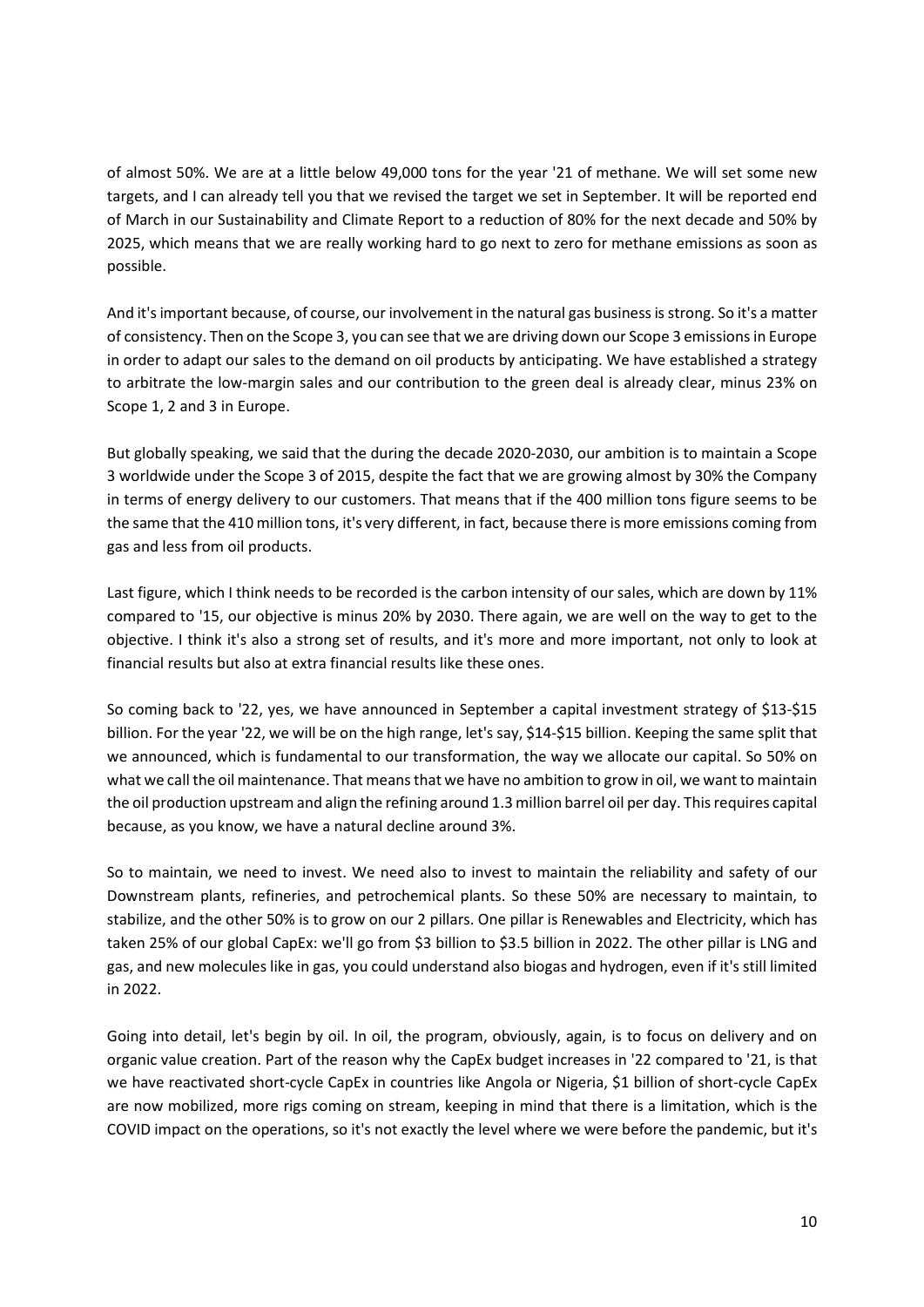growing, and it will bring production contribution of around 50,000 barrel per day, the main asset being the Block 17 in Angola.

I would also remind that we have some startups in 2022, in particular Mero 1 in Brazil, the first of the 4 Mero is coming on stream by middle of the year, Ikike in Nigeria and some new fields in the Novatek portfolio. We are also, in terms of value creation, continuing to explore, in particular, we have some very high impact wells. We have one -- 3, in fact, being drilled today. One in Brazil, the Marolo prospect. Our explorers have good hopes. Suriname continues to drill to appraise the whole potential of the block in view to identify an oil development by the end of '22. And Namibia is another high-impact well, which is being drilled. That's for the organic part.

But to high-grade our portfolio we also use M&A with 2 clear axes: divesting mature high emission assets, non-core assets as we have done this year in Gabon, in Angola Block 14. So that's one part, and we sold for \$2 billion of assets. And I would say it's not because price of oil is high, that we must stop this strategy. We must, on the contrary, implement it in '22. So there is more to come of these mature marginal fields because we'll probably get more value from investors in '22 than before.

And on the other side, we are acquiring: we continue to acquired interest in low-cost, low-emission assets. And I would say that I consider we have been very successful in the ToR auctions end of December by getting access to 2 giant deepwater fields, the Sépia and Atapu Surplus PSCs with quite good return. So we are very happy to be a partner of these 2 giant fields. And we are also leveraging, when we look for lowcost oil, our very strong foothold in the Middle East, in Iraq and Libya, as we already explained.

By the way, on this slide, you can see that we accelerate our growth in deepwater Brazil. We were planning to reach 150,000 barrels per day by '25, now it's by '23 with the additions we have done. And really, that will be some cash engine for our oil business in the coming years. Last comment on this one, we continue -- and we are able -- and by the way, it's a demonstration that the strategy can work, including on the oil and gas business. We have been able, even focusing and divesting some high cost, high emissions projects, but investing in low-cost, low-emission projects to have a reserve replacement rate in '21 of 123%. The 3 year average is 116%.

So this strategy can work to focus on, again, some low cost, low emissions, oil and gas fields. So for '22, one figure for the Upstream division and Nicolas' teams is 2.9 million barrels of oil equivalent per day, plus 2%. There are some pluses: short cycle, some new production. There are some minuses when we withdraw from Myanmar, obviously, we'll lose some production, it will be gas there. But this is a clear focus of all the teams in E&P, I know, and I thank you for that.

The Downstream is the same message. In fact, it's on 2 pillars there. It's delivery on one side for refining. It's coming back to, I would say, a decent utilization rate, 80%. As Jean-Pierre said, the year '21 was rough: margins were low, energy prices were high, and they are still high: in particular, natural gas is impacting quite a lot the refining -- but also, we had honestly some operational issues in some plants.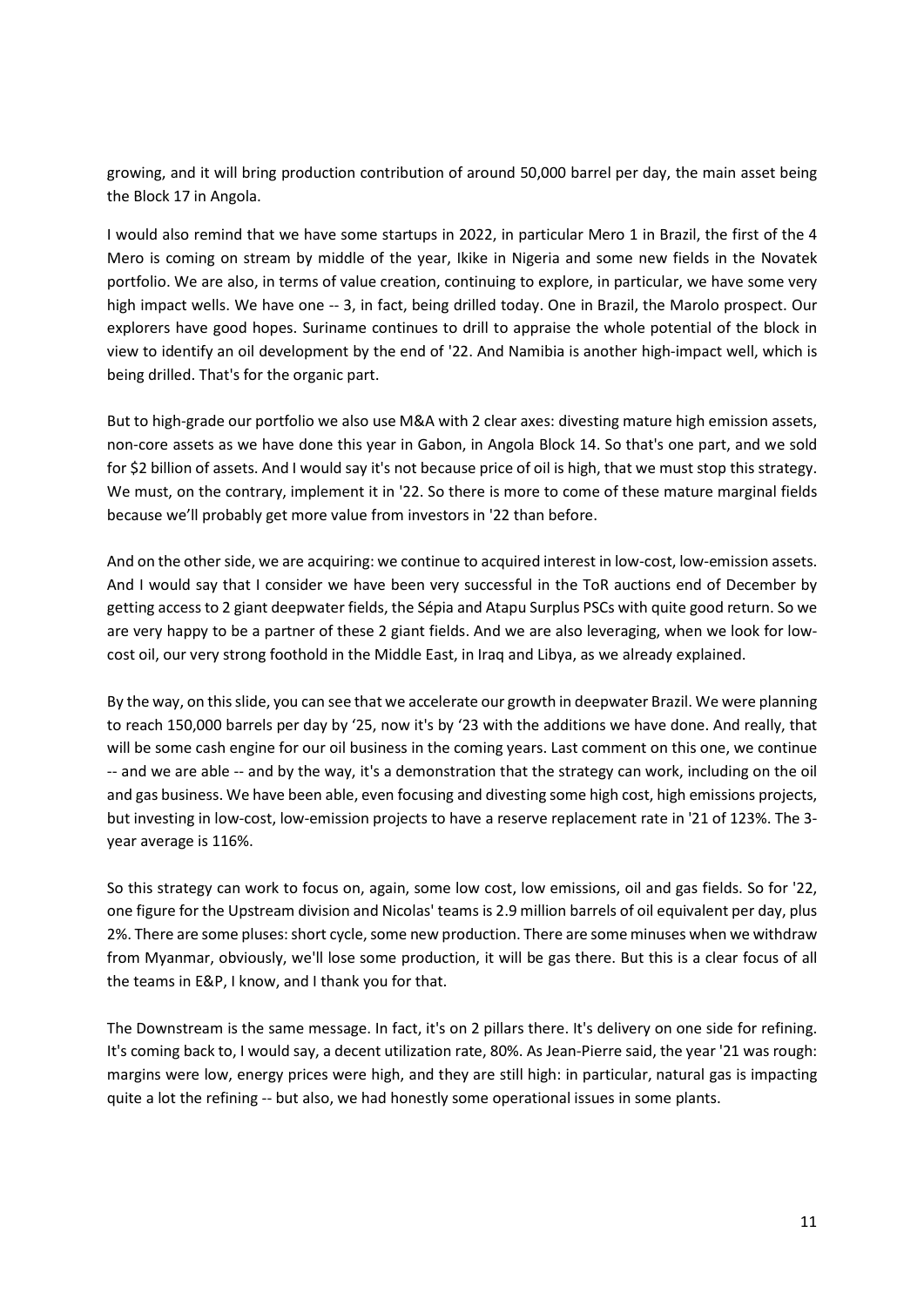So teams are mobilized there. Which is good because that means that we have extra cash, which will be - - might be delivered. The other part of the delivery is our cracker in the U.S. We are expecting it, to be also transparent, it suffered from the COVID impact in terms of capacity delivery. So it's late. It's late, and it was difficult to manage all the COVID impacts on the building of this cracker. But now the teams are all mobilized in the U.S. to start up the cracker by middle of the year, which will allow by the way, to start the cracker almost together with the polymer line. So in terms of integration, economically, it's not too bad.

Refining & Chemicals is engaging into the transformation on biofuels on one side, and also on circular economy, with more polymers being produced from bio and recycled polymers: 100,000 tonnes is the target for 2022. And on Marketing & Servicing, they implement the strategy we have defined, which is also a form of transformation, of course, getting the most of the assets, growing nonfuel revenues -- this is a source of additional cash. They have a target of 35%. But also, at the same time, continuing to be selective on oil product sales by arbitraging the low margin sales.

Compared to 2015, the objective is to decrease this type of sales by 20%. And new energies, there again, continuing to develop in EV charging. In particular, I would say, we put more and more focus on our own retail network because we think that the customers may have the same trend than before going to a retail station. But there, we need to invest in high power charging because these are the expectations and will be the focus of investments.

All in all, we are expecting another good year, but we have not been disappointed by the Downstream for many years. \$5.5 billion in '21, more than \$6 billion in '22. The extra should come, of course, from refining, which was low. Maybe the petrochemicals, the polymer will not be able to redeliver the exceptional year of '21, that's the market. But I think this is again important for the whole company and to fund the transformation.

Then LNG. LNG, I think, Jean-Pierre spoke about it. Of course, this is the engine of the growth and in particular, of the underlying cash flow growth, which is feeding the increase of the dividend. As you can see, we have clearly a volume increase by 6 million tonnes, mainly driven by long-term contracts, and these long-term contracts will deliver the sustainable underlying cash flow. Of course, at the same time, there is a strong leverage to high and volatile price. High price: it's for upstream. Volatile: this is what our downstream people like to make arbitration. It seems to be strange, but we like volatility, but in fact, we have some teams who love that.

So on the Upstream part, we have 2 pieces of information here. 80% of our LNG production is linked to oil. So of course, we have a leverage to oil, which is quite strong. But we have also leveraged to spot markets, the NBP indicators. Before we were giving you the sensitivity in M\$ per \$/Mbtu. With the volatility, we said, no, we will give it for \$10/Mbtu because we plan on \$10/Mbtu as a price on NBP, but maybe it will be 20\$ like it is today, more than 20\$ since the beginning of the year. So it's \$800 million extra cash for \$10/Mbtu, only on the Upstream part of the LNG.

And in fact, another information, which is important to us is that -- and Jean-Pierre told you, we have a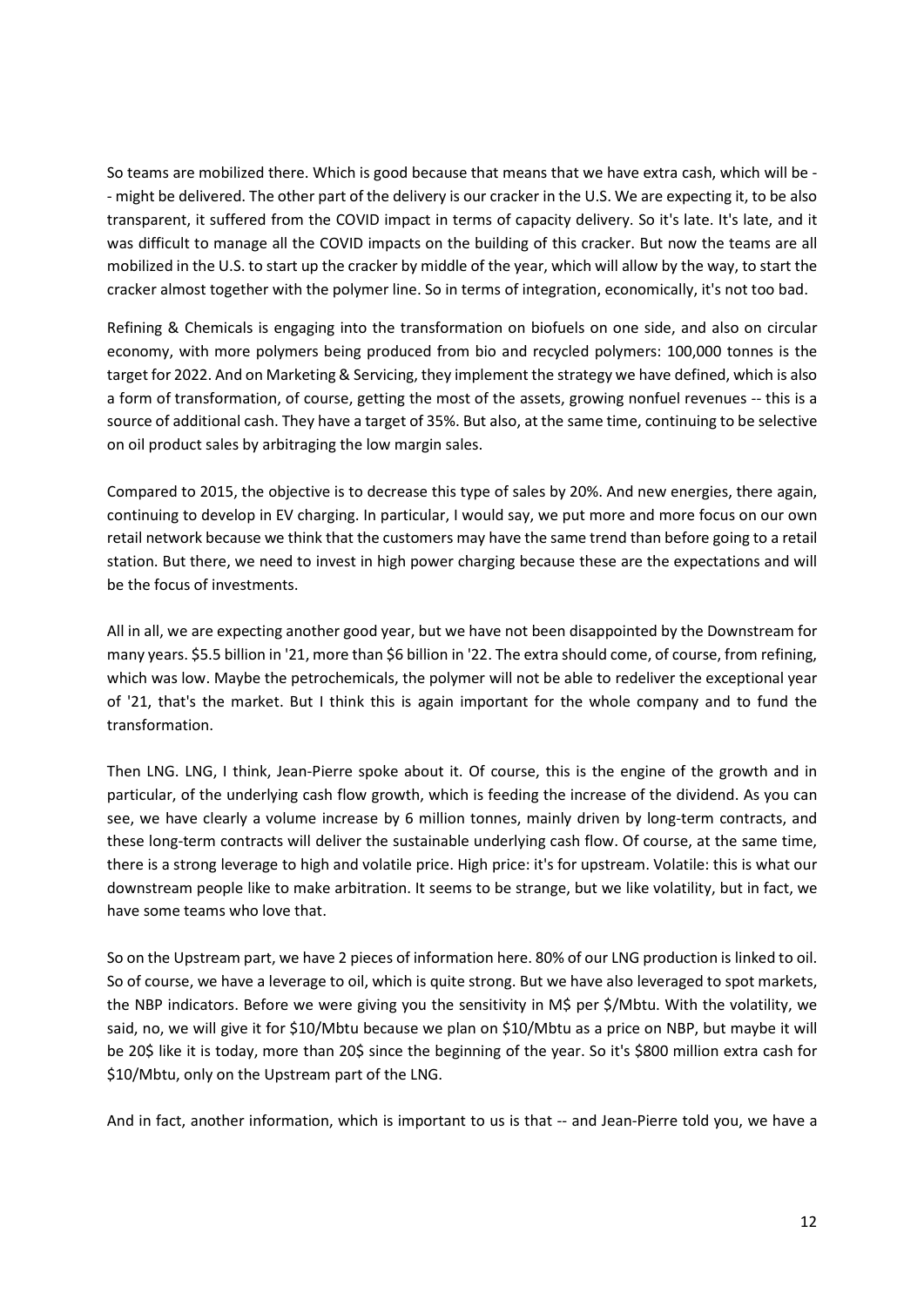time lag of 3 to 6 months in our LNG formulas. So we embark, in fact, in '22, with a very strong visibility for the first semester of more than \$12 per Mbtu, which is a higher average than the one we had in the second half of '21. So that's important.

And again, on the other side, our Downstream LNG teams, they have the capacity to arbitrage and to again get benefit from volatility with 2 key indicators, which illustrate their capacity. The first one, they have a global portfolio flexibility of 65%. So they can change destination of 65% of the sales portfolio they have in their hands. And second, remember that we are #1 U.S. exporter which, of course, is very important in terms of flexibility because there is one gas price which does not move too much even if it goes last year from \$3 to \$5 per Mbtu: the U.S. gas price.

So the capacity to arbitrate between China, Asia and Europe, of course, is a strong engine for cash flow. So this -- of course, LNG, again, like '21, even '22 more than '21, will be a year where we should get the fruits of all what we invested and we continue to invest in this business.

Renewables and Power. I would say, this is an important year, '22, because we'll go from growing 3 GW per year to 6 GW per year. In 2019, it was 4, we went from 4 to 7 in 2020, from 7 to 10 in '21. So it was plus 3, plus 3.

Now we enter into a new phase of growth which is plus 6, to reach more than 16 and the plus 6, in fact, with 4x6, we reach the 35 GW before to have a new phase beyond '25, which is plus 9, plus 10 GW to reach the 100 GW in 2030. So the capacity, all that is not a dream from the CEO, all that are projects where people are working on the ground in many countries to deliver it.

One spectacular project, which will come on stream will be Al Kharsaah in Qatar, the 800 MW . And I think that you will be happy if we invite you not only to go to Qatar to visit the solar plant, but maybe to look to the World Cup in November 2022. It's very serious, by the way, the invitation to our investors. But definitely, I think, it will be good to understand what it means to build a 10-kilometer by 10-kilometer solar plants in the middle of the desert.

So not playing football on the solar panels, but just to deliver power to Qatar. And of course, I can tell you, we are all mobilized so that they will have this green power to feed these stadiums during the World Cup. The other part of the '22, I would say, new start-ups are in offshore wind. In fact, the field of Yunlin in Taiwan started its production, the first generator in '21, but it is very limited. The real startup is in '22. And there is in Scotland, also the first turbines, which will generate power together with SSE Renewables on the Seagreen project. So the program is delivering this growth.

In terms of results and production, which is also important because we are looking carefully to that. Obviously, the target is to have a profitable growth. And production will increase by, let's say, 25%, mainly from renewables, by the way, not from CCGT this time. And EBITDA, in terms of proportional share of EBITDA, you could be surprised that you don't see the translation of the 25% in the EBITDA. It's more than 1.5 billion.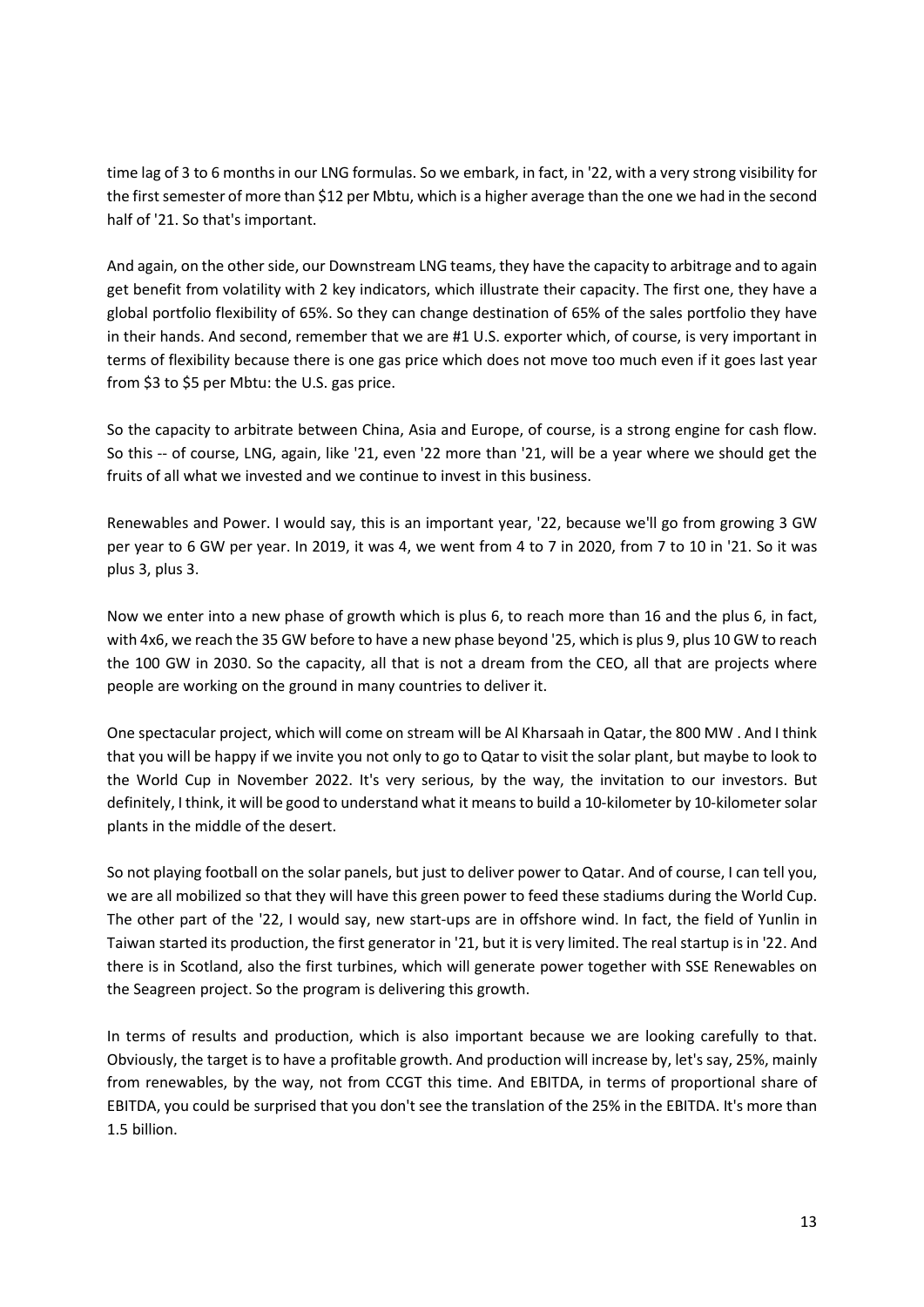It's not because we are prudent because as Jean-Pierre told you, in the \$1.4 billion of '21, clearly, there is an exceptional result from our traders in Q4, benefiting from the exceptional level of European power. I hope they will replicate it, but it's never granted. So we are prudent of planning this type of results. But again, it's begun to be material, \$1.5 billion of EBITDA, okay? We have a global EBITDA of \$40 billion. In my view, it's becoming to be a material contribution to the Company.

If I summarize: for 2022, our generation of cash, of course -- and this is a little complex scheme because we tried to show you that we embarked a \$1 billion underlying LNG and power, by the way, because part of it is, obviously, justified by probably \$1 billion, which will justify the increase of dividend. But how do you read it? you can read that we have, delivered debt-adjusted cash flow in '21 of around \$31 billion. If we translate all that in -- at the same environment level, which is \$60 Brent, \$25 per ton for refining margin and \$10 per Mbtu for NBP, it would have been around \$26 billion. In '22, this same environment will give \$27 billion, so an additional \$1 billion. But if I'm coming back in a more plausible environment because don't conclude that I'm very pessimistic about oil price, I'm not pessimistic just to make the demonstration, I would have preferred the grey under the blue on the top, but that's the way that's been designed.

If we come back in a more plausible environment, which is \$70 per barrel, maybe I'm a little shy; and \$20 per million Btu, maybe I'm a little high, we would get something like \$34 billion. Why? You have the metrics -- or \$33-\$34 billion. We have the metrics for \$10 Brent, we have an extra \$3.2 billion. For \$10 per Mbtu of NBP, we have an extra \$3 billion. The \$3 billion represents: the LNG part, I gave you 800 M\$, plus the domestic gas, European gas, Norwegian gas, U.K. gas, which is delivering the other \$2.2 billion. So this is the metrics.

Of course, you will tell me that you are not there, you are today at 80. We'll see by the end of the year where we will be, but we have room not only, as a conclusion of this slide, not only to increase interim dividends, which is sustained by this \$1 billion. And I will tell you the math are quite simple, what the Board said, okay, we will give back to the shareholders, 40% of the \$1 billion through the dividend, and that represents an increase of 5%. So it's why you have the 5% announced this morning. And we have also room to share with you part of the surplus extra. And the first tranche for '22 will be \$2 billion. So I'm coming to this slide, that you know very well. It does not change compared to previous slides in terms of, I would say, priorities.

CapEx, \$14-\$15 billion. The dividend supported by underlying long-term cash flow growth plus 5%, I just explained to you why. The balance sheet: credit A rating, Standard & Poor's is even A with positive trend, I think. And gearing under 20%, we are at 15%. So we'll continue to consolidate it. And share buyback, sharing surplus: it's from high oil and gas prices before we were giving a guidance on oil prices. Gas prices are also giving us short-term higher revenues. So \$2 billion for the first half. It means that it will be executed during the first half and that the Board will consider to reevaluate it according to the actual results for the second part of the year.

So if I just want to make a benchmark of our results and our shareholder returns, I would say that if we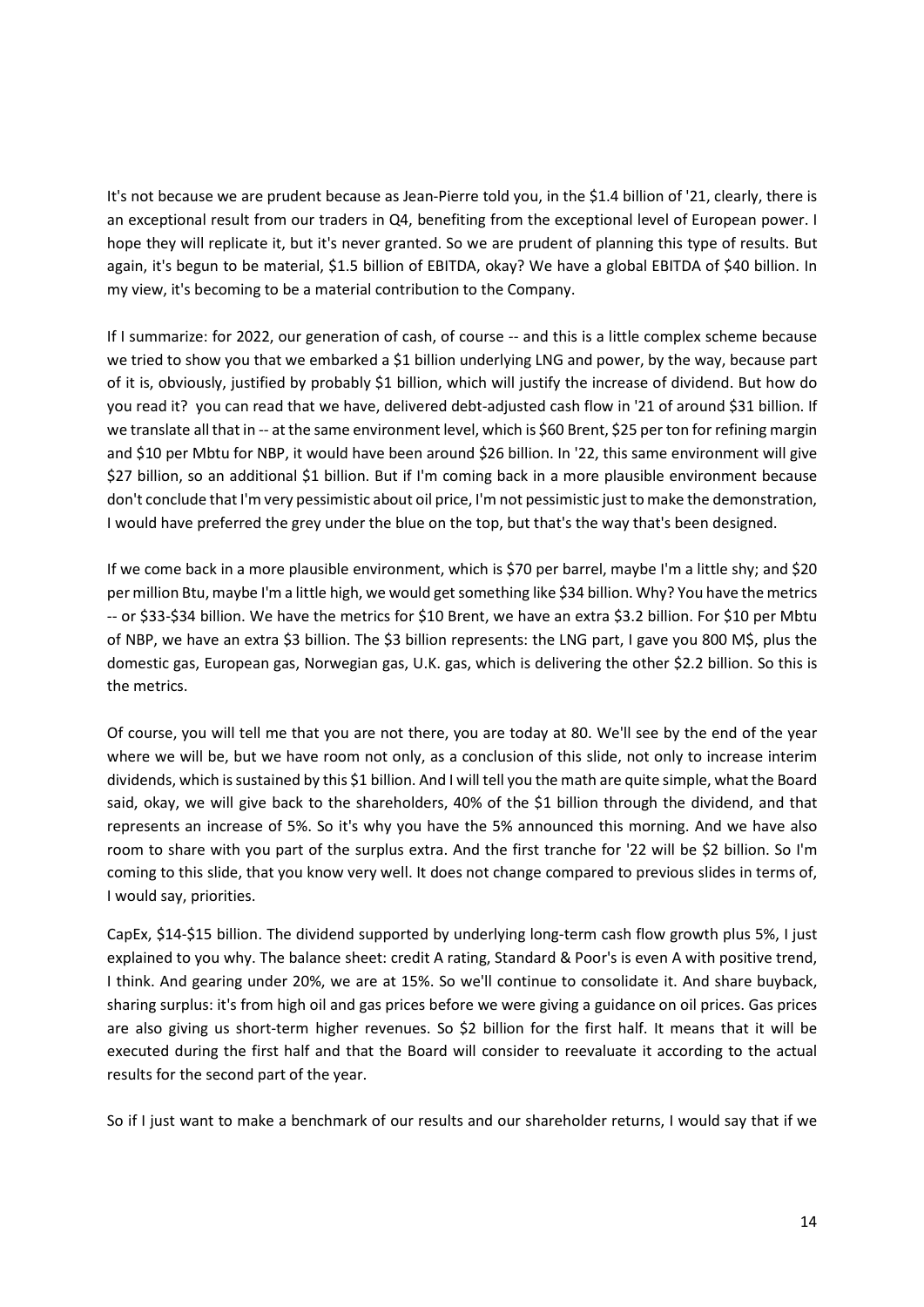look to these bar charts, you can see that in terms of return on equity, with 17%, I think, we have waited quite a long time to see this type of figures, above 15%, we are number 1 among the majors. By the way, we have also put ESG risk rating, the one by Sustainalytics, don't make a mistake: the lower you are, the better you are, this is the way they make the notation. So there, again, we are well ranked. For shareholders, we have returned 33% in '21 of the CFFO, which is comparable. There is one competitor which is giving a little more, but I think this benchmark is a good benchmark for us.

And in terms of TSR on the last -- on the 3-year TSR with 12%, we are the #2 far above our 2 European competitors. So if I may summarize the investment case and why we qualify it of compelling investment case, I would say that you have one pillar, obviously, is a low-cost, low-emission portfolio, which allows us to capture high energy upside from high energy prices. You've seen the figures, \$10 per barrel, more than \$3 billion, \$10 per Mbtu, \$3 billion. We have demonstrated in '21, but we are able to capture it. And that's important, in particular, the oil portfolio, but also the LNG portfolio.

The second pillar of our investment case is that we consider that the multi-energy integrated model that we are building: oil gas and electricity, is the one which will get, I would say, the best value for our shareholders out of the transition. The transition is a matter of molecules: Hydrogen, Biogas, CO2, which are clearly at the core of competencies of an oil and gas company, but also of electrons, which is growing power, the use of power is growing. And this means that power being a secondary energy, it's a matter of increasing interconnection in the market and complexity somewhere. In particular, more intermittency coming from renewables, creating more volatility in the market. And this is what is underpinning our multienergy and integrated strategy. And I would add that in our company, the DNA of a large oil and gas company like TotalEnergies, the management of complexity is somewhere at the core of it. It's part of the DNA. And so we are well positioned with our know-how, our balance sheet, our worldwide footprint to manage that.

Then, of course, we translate that into what is new in the electricity value chain. There again, the more we look to this business, the more we think that we need to develop the integrated approach that we had in oil and gas to be integrated along the whole value chain: production, storage, trading, supply. We need also to be ready to leverage our strong balance sheet, which gives us the capacity to capture value from volatility in electricity markets.

So you will see the mix of TotalEnergies. In the future, it will not be only about PPAs, but also accepting to take the risk of commodity price because, again, we have the capacity to do it. And thanks to our strong balance sheet that can be also a differentiator from some competitors in that field. Knowing that we continue, and I confirm to you that all the projects in which we invest have to -- we are selective and we reach -- we are targeting a double-digit return on equity. All that will contribute to continue to increase the attractive and sustainable return to shareholders and I have already insisted to that.

But I will also end my presentation with what we call that extra financial reporting ESG and progress. We attach great importance to it. We know that for investors it's more and more important. And this is why - - and that's my final slide -- the Board of Directors has decided in line, I would say, with what we proposed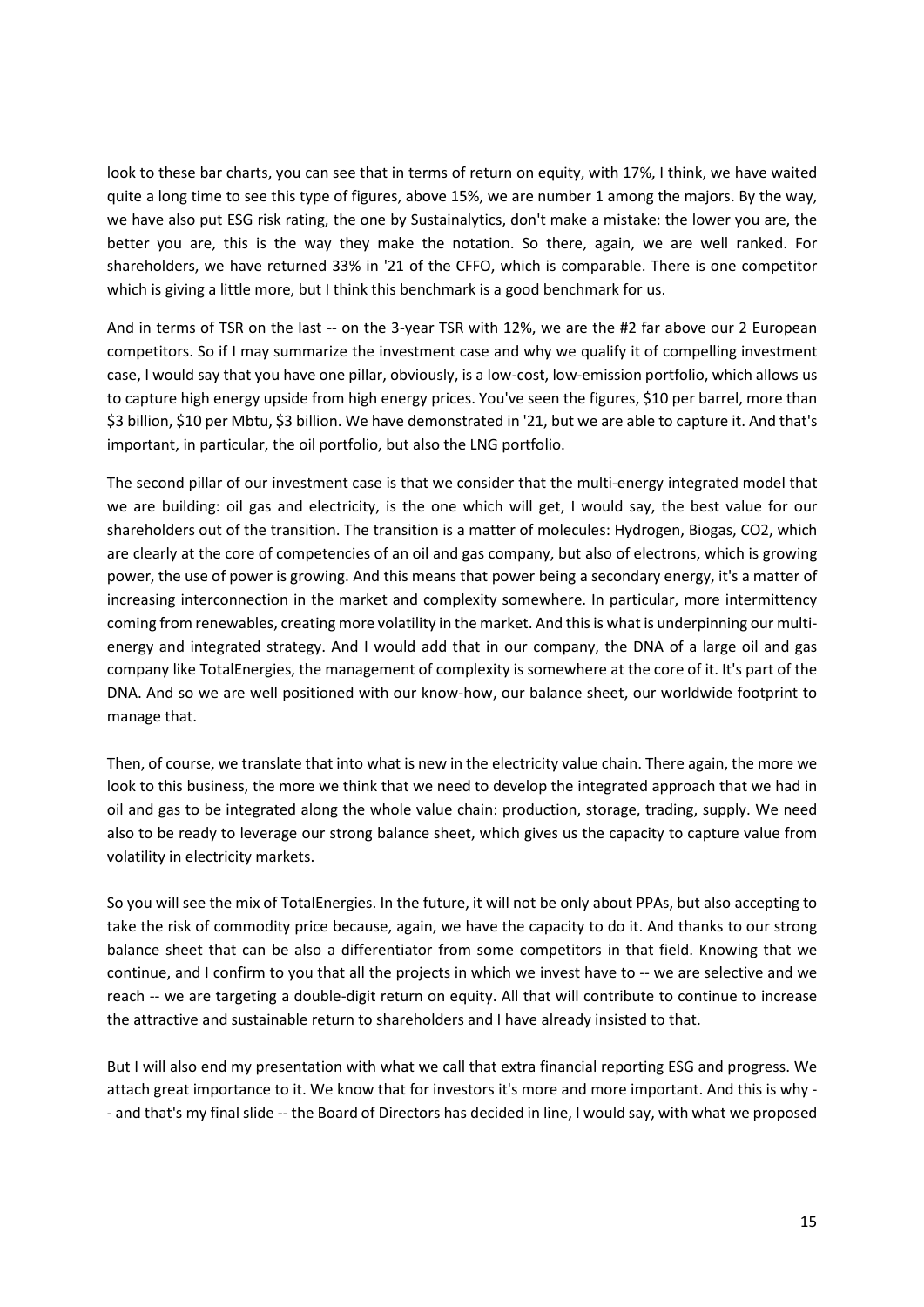last year in the resolution to the 2021 AGM. We ended the resolution stating that the Board will report on the progress of TotalEnergies' ambition with respect to sustainable development and energy transition towards carbon neutrality annually. The way we'll do it is that, yes, we will issue a report on March 24, the Sustainability and Climate Progress Report 2022.

We'll have the opportunity on the same day to make a presentation to the investors and as sustainability and climate are interestingly linked to strategy, obviously, we'll review the strategy. This is why we have not done it today again. And the other decision which has been taken is that on May 26, at the next AGM, we will submit this progress report to an advisory vote in order to continue to align the Company and its shareholders on the trajectory of transformation that we have entered into.

So thank you for your attention. And now with Jean-Pierre and my colleagues who are in the room, not behind the desk, but in the room, we are ready to answer to your questions. Thank you for your attention.

─────────────────────────────────────────────────────────────────────────────────────

# **QUESTIONS AND ANSWERS**

## **Operator**

(Operator Instructions) We've got the first question from the line of Irene Himona from Societe Generale. ─────────────────────────────────────────────────────────────────────────────────────

## **Irene Himona** *Societe Generale Cross Asset Research - Equity Analyst*

Congratulations on what were very strong results. I had 2 questions, please, on distribution policy. Firstly, on the buyback, if you could please clarify the timing or the phasing of the \$2 billion buyback you announced for the first half of the year? And then in terms of visibility in the future buyback, should we anticipate you announcing the amount twice a year?

My second question on the 5% dividend increase. You had previously indicated last year that dividend increases would depend on a structural increase in cash flows. And today, you attribute the dividend increase to a structural increase in cash flow from LNG and electricity. Can we read into that, that you anticipate LNG and power markets to continue to remain tight throughout 2022?

─────────────────────────────────────────────────────────────────────────────────────

#### **Patrick Pouyanné** *TotalEnergies SE - Chairman and CEO*

Thank you, Irene, for your kind words.

First, the timing, I just mentioned it in my speech. Clearly, it will be executed during the first half of 2022 because the Board of Directors wants also to look at what is the share price. We will not buy if the shares continue to grow. There is a certain point. It's why we want to have a program on the first half. Jean-Pierre and his team will execute \$2 billion in the coming months with the rules, of course, during the windows in which we can intervene in the markets.

Second, the Board wants to monitor that. We will see, we could expect maybe more surplus cash flow.

So it will be at least twice a year. It depends on the Board. It could be even modified after the first quarter results, but let's see. The technical answer is at least twice a year. So don't consider that the \$2 billion is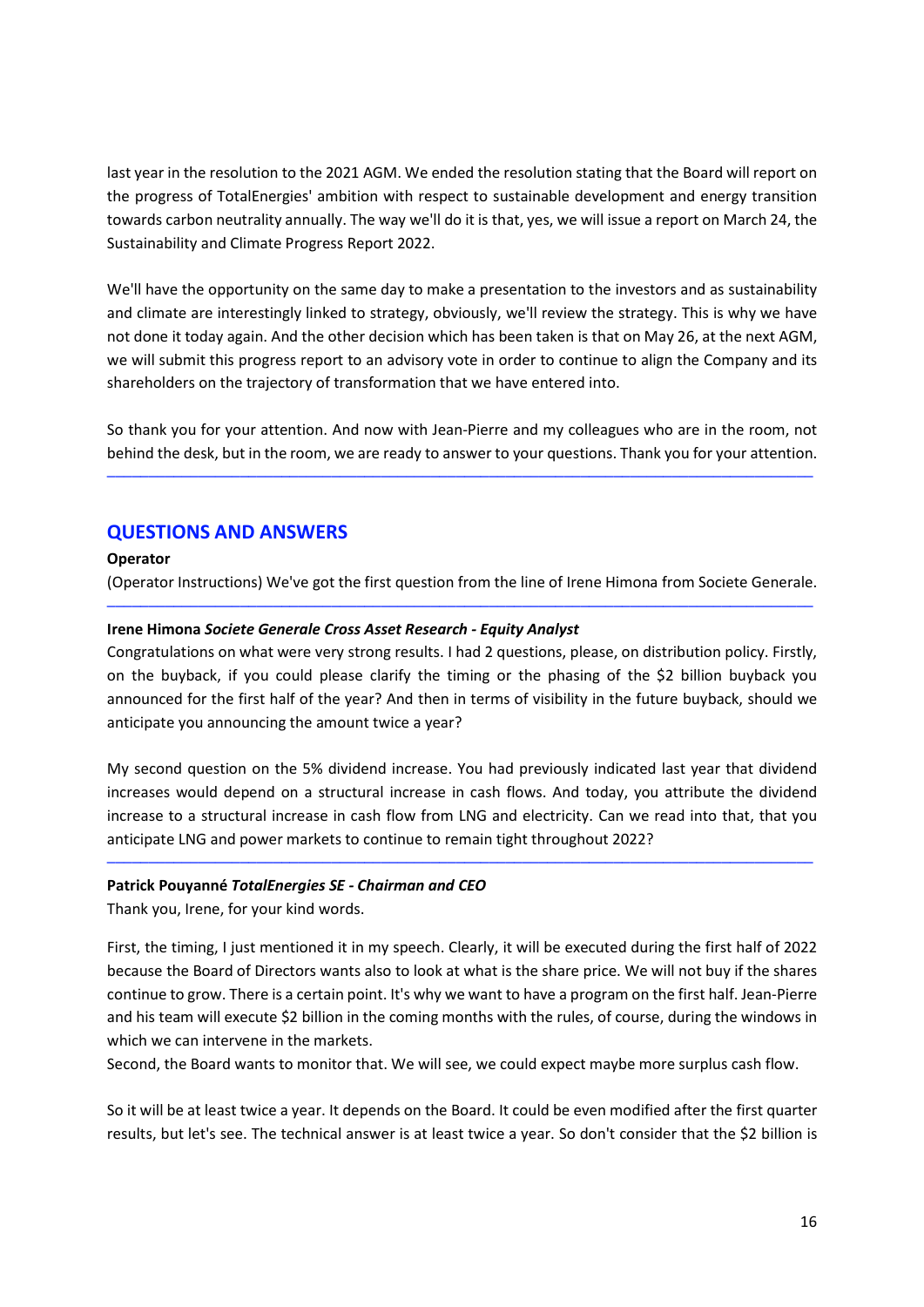for the year. There is no hidden agenda. It's just for first half, and then we'll see. In the past, each time we have announced a long buyback program, we were interrupted by some events on the market. So let's be prudent, let's execute. But you can consider that if the environment remains as it is, it will be at least \$2 billion for the second part, if not more.

On the dividend, what means for me structural CFFO or underlying long-term CFFO is that it comes from some volume increase, from something which is sustainable. It does not come from the actual prices. The impact from the prices, we know that it's volatile, is reported in what we call the surplus cash flow. We increased the dividend by 5% because we consider that we are in a growth trajectory. In September, we reminded you, that we are in a trajectory where the cash flow should grow by \$5 billion in the same environment. And so it's the first tranche of this \$5 billion for the next 5 years. If you remember, as you follow us very carefully, I think in 2018 or 2019, we had already that in mind. Of course, the events with the crisis have disrupted everything, and we have already announced that if we have an extra \$1 billion, we would allocate more or less 5% increase on the dividend. So we are coming back on the trajectory on which we were before. But it's not linked to the belief that the price will remain. In a conservative environment, we consider that, the 6 million tons extra LNG volume are there for long and even the reality is that they will continue to increase because we have a growth trajectory.

So this is a basis of the increase of the dividend. It's something which can be sustained independently of, I would say, very high oil prices, but in a conservative environment.

Having said that, to answer to your question, I think that the LNG market will remain tight for a few years. If you remember in 2018, 2019, people were speaking about oversupply, but they were forgetting that by '24, '25 we don't see much trains coming on stream. In fact, we already announced by '22, '23, and I would say even '24 with the COVID impact,. It's easy to anticipate. And we continue to see, by the way, high demand.

The only point on the demand where we have to be prudent for LNG is that if the price remains at \$20, I'm a little afraid of the negative impact it will have on some emerging markets like Bangladesh, Vietnam, India, even India. So that's why I'm prudent on the LNG side in terms of anticipation. Because, again, gas is competing for coal. And if gas remains too high, coal will come back despite the climate change or coal will not exit, more exactly.

─────────────────────────────────────────────────────────────────────────────────────

## **Operator**

Next question comes from the line of Mickael Della Vigna from Goldman Sachs.

# **Michele Della Vigna** *Goldman Sachs Group, Inc., Research Division - Co-Head of European Equity Research & MD*

─────────────────────────────────────────────────────────────────────────────────────

It's Michele. Congratulations from my side as well on the results. Two questions, if I may. One on shareholder returns and one on renewables. On shareholder returns, if I look at the dividend, the \$2 billion buyback, it's effectively 40% distribution of your cash flow under your conservative assumptions of \$60 oil, \$10 MMBtu. I was wondering for modeling purposes, if the macro proves to be more generous, which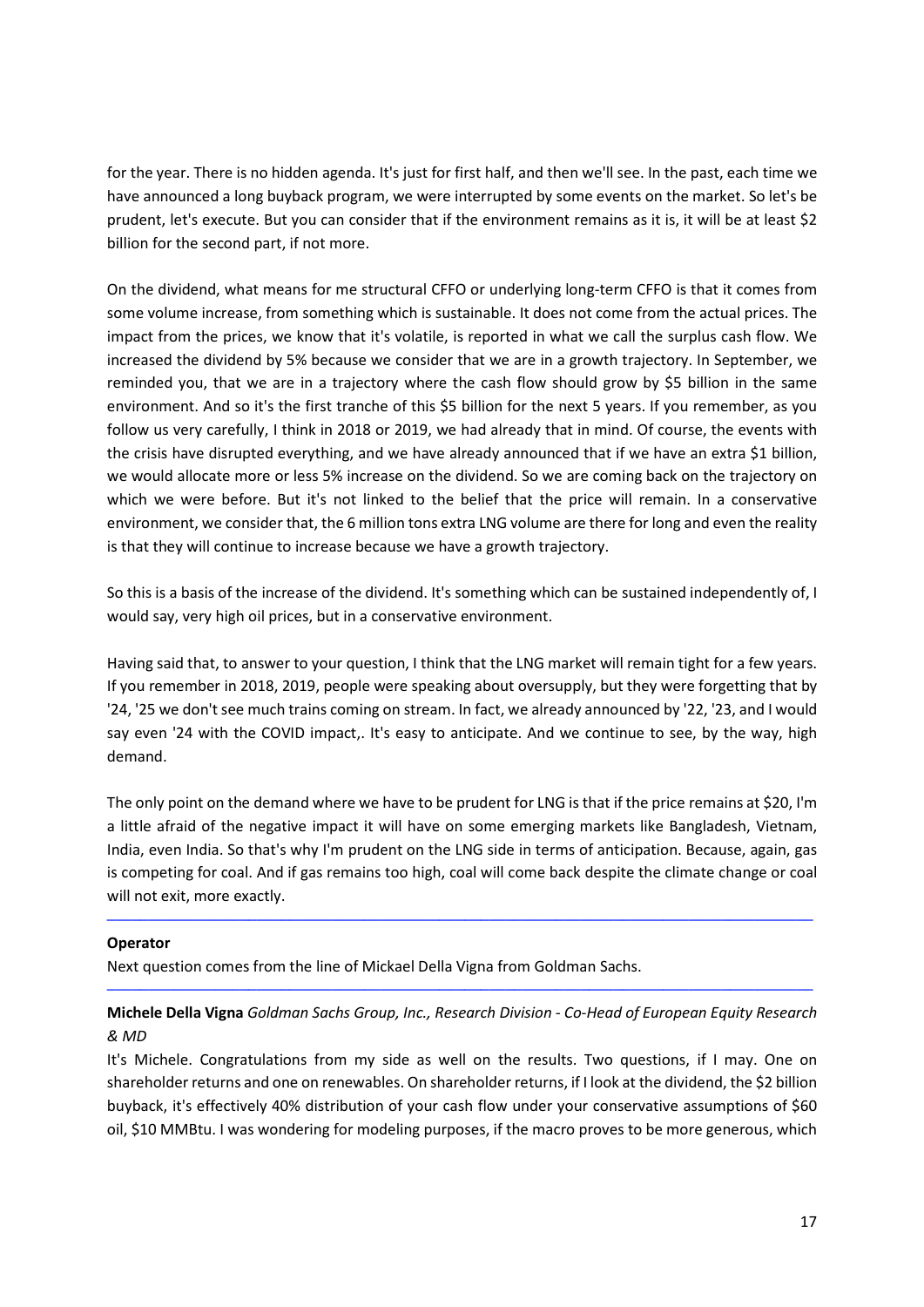looks likely at this point in time, should we assume that we can continue to have a 40% payout on the incremental cash flow there, which more or less is what you have delivered through the cycle over the last few years.

My second question is on renewable power. It's something I find very difficult to model at the moment because there are so many different forces at play. There's higher power prices on one side with also a repricing of intermittency, but on the other side, much higher costs across the value chain, and there is a beginning of the rate rise cycle with higher cost of capital as well for project financing and each of those pulls the equity returns in different directions. I was just wondering, when you look at your opportunities in renewable power, especially in offshore wind, how do you compare the return on equity and the opportunities there versus where you were seeing them 1 year ago?

## **Patrick Pouyanné** *TotalEnergies SE - Chairman and CEO*

Okay. The 40%, again, I just explained . Yes, you are right. The increase of the dividend is \$400 million. It represents 5% of the \$8 billion we distribute. So we think it's a good guidance. Having said that, sometimes like in 2021, we were targeting that, then the price increased quicker than we were able to make the buyback. So we reached 33%. 35%, 40% is a range which is in the mindset of our Board of Directors. If you want to model, you can use it.

─────────────────────────────────────────────────────────────────────────────────────

On the renewable part, I think, things are moving. And this is, for me, something where we have an evolution in the company. When we entered into that field, we saw maybe it's a secure business, you have these PPAs. To be fair, the more we look at it, the more we think that we have more value to create. It's like LNG, I would say. Historically, in LNG we were willing long-term contracts to invest. And then we decided around 2005, let's buy the LNG for ourselves and let's become a player in the market, arbitration, et cetera.

And you have seen the positive results in '21, 15 years after we engaged in the strategy. I think we are looking to more and more renewables and power assets as also a capacity to maybe it's 50%, which will be secure. But the other part, because of our balance sheet, the capacity, providing we have also storage capacities, providing we have also trading teams, strong teams to leverage the volatility. The more I'm looking to this market, the more I'm thinking that the electricity price could go higher and higher.

When we analyze an investment like the one you mentioned offshore wind, one of the key parameters will be the anticipation that you have on the power pricing in 2030, 2035. And so my view is yes, let's keep part of it on PPAs where you secure a base return. But we have to accept as well the volatility. We just recruited the Chief Economist outside of our oil and gas markets, in the electricity markets in order to help us to better modelize that.

For me, and I think this is justifying this view why a company like us is entering into the business, not to secure revenues but to be able to leverage the integration again and the volatility.

─────────────────────────────────────────────────────────────────────────────────────

## **Operator**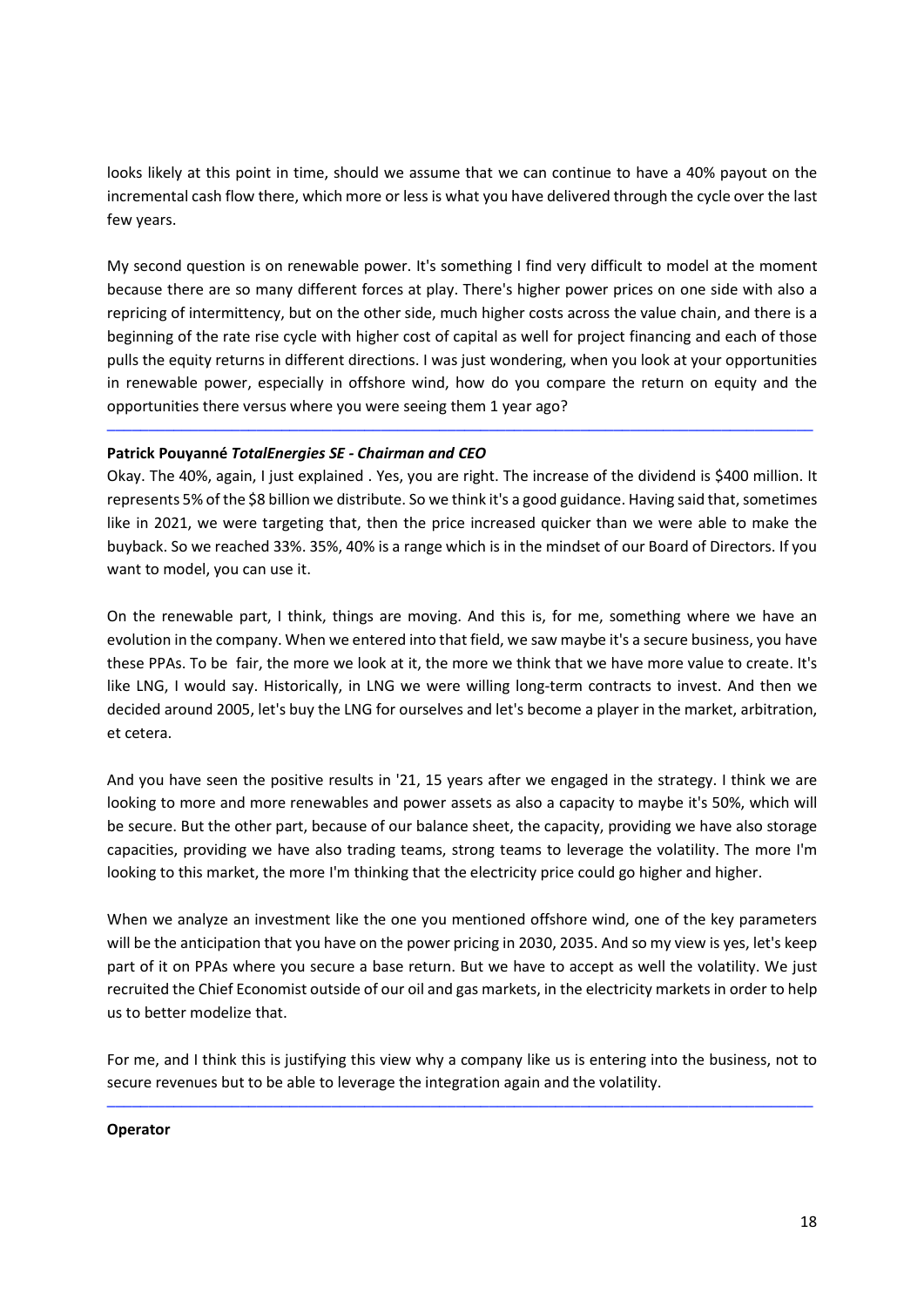Next question comes from the line of Lydia Rainforth from Barclays.

## **Lydia Rose Emma Rainforth** *Barclays Bank PLC, Research Division - Director & Equity Analyst*

Hopefully, the March 24 presentation, we will manage to see each other in-person. Two questions, if I could. The first one was on the integration side and the Total being multi-energy. Can you actually talk us through the economics of something like the Iraq project? And is that sort of saying the best example of where multi-energy really works for Total.

─────────────────────────────────────────────────────────────────────────────────────

And then secondly, on the renewable side, you talked about kind of the business now being in over 70 countries. I was wondering at what point do you think that -- how much you need to focus that business and is more geography actually better? Or is there specific areas you kind of think that where you need to focus on. And then just very lastly, just to pick up on the cash return. You mentioned the share price earlier. Is the -- so is the buyback level dependent actually now on the share price?

─────────────────────────────────────────────────────────────────────────────────────

## **Patrick Pouyanné** *TotalEnergies SE - Chairman and CEO*

Last question, yes, there is a level where obviously it become too expensive. So I don't want to cap the share price hike, let's be clear. But there might be an arbitration between having the debt going down, keeping the money. Because we know the markets will be volatile. The best buybacks for our investors and for the company, the best investment in buybacks is to buy the shares when the share is low not when the share is very high. The Board will obviously monitor that. Don't ask me a mathematical solution. There is no magic there. It's just a question of monitoring it because I have already met a lot of investors, which criticized us somewhere sometimes when we buy, but it's high. So why not keeping the money and then using it when the share is low. Last year, it was not possible when the share was at EUR 30. But I know some investors who bought some shares at this level, we are not able to do it as a company. So that's just a remark.

On the economic benefits on the integration: there are several. One of them in particular, in the case of Iraq, and we are using that in other oil countries, is that when you have developers willing to develop large projects in these emerging countries, when you are a small developer, they want some sovereign guarantees. When you are an oil and gas company and you receive revenues from a state, larger revenues, let's be clear, the revenues from oil compared even to what we want to do in Iraq, the magnitude of the power of revenues is not the same. You can find a way to, I would say, guarantee your electricity revenues by the oil revenue.

So there is a link there, which is a good leverage in terms of economic benefits and possibility to make the projects. And same, the gas resources, which we have leveraged are also part of, I would say, an extensive contract service.. I don't remember the name of the contract in Iraq. You can use like, we've done in other countries, like it was done, for example, in Qatar by Shell with GTL revenues of one to leverage the investment in the other. So that's the beauty of it, if we are able to invest in different projects, then it's a question of managing the different parameters of the contract.

The advantage to be in more countries for renewables is that there are less competitors. I will tell you the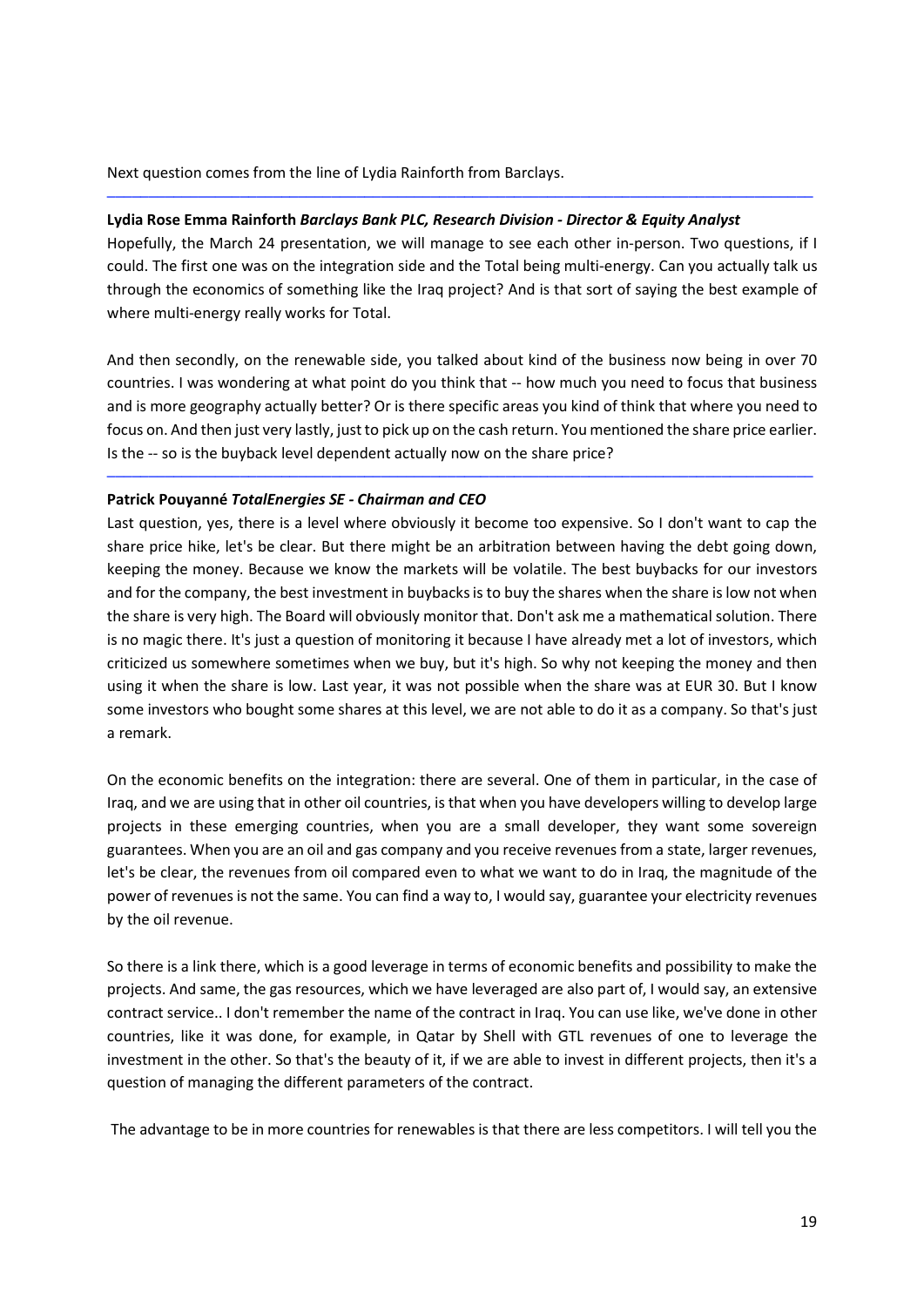advantage is that, first, we are there. We know the country. We have a presence. We have some people working already in marketing and services, in E&P. So we have a knowledge of authorities. They respect us. We have an image. So it's good because we have a trust, , you build on the trust. The second part of course, there are smaller developpers, you have some small companies. But the larger utilities are focused on some countries, mainly, the large countries, which offer PPAs, which is not the case, of course, of all these emerging countries.Of course, it's complex in some of the smaller countries, but the profitability can be higher.

This is what we are looking for to have direct negotiation to be able to leverage, I would say, what we can bring to the country in order to have a better profitability. I think this is an advantage of a company like TotalEnergies. We are present in many countries. There are long established relationship, we can leverage it. We call them renewable explorers. They will not replace our real explorers, but they will bring some good profits in the future.

─────────────────────────────────────────────────────────────────────────────────────

─────────────────────────────────────────────────────────────────────────────────────

## **Operator**

Next question comes from the line of Bertrand Hodee from Kepler Cheuvreux.

## **Bertrand Hodee** *Kepler Cheuvreux, Research Division - Head of Oil and Gas Sector Research*

Congratulations, again, for the results and also for having the vision to grow your LNG portfolio back in 2018, '19, especially with the acquisition of U.S. LNG portfolio from Engie and Toshiba, at a time where those LNG contracts would have probably provided some losses. So I guess that was a countercyclical and wise strategy, in my view. But now I want to understand more your sensitivity to spot LNG prices. And I fully get that given the structure of your portfolio. You may have surely hedges in place.

For 2022, if I understood well, during the presentation, you stated that a \$10 per MBtu move equals to around \$3 billion of additional cash flow, \$2.2 billion for Upstream and \$0.8 billion for LNG. And back in September, I reminded that you also highlighted that a \$10 per MBtu move in both NBP and spot LNG, were adding \$6 billion to your cash flow by 2025. Should I be right to understand the discrepancy of \$3 billion between the 2 sensitivities because of the hedges you have? That is my first question.

And the second question is, should I also be right to assume that if you were to raise your medium-term assumption for both NBP and JKM, so spot LNG in Asia by \$5 per MBtu. We could also add \$3 billion of structural cash flow to your 2025 plan.

─────────────────────────────────────────────────────────────────────────────────────

#### **Patrick Pouyanné** *TotalEnergies SE - Chairman and CEO*

Technical questions. First, yes, you are right on Toshiba just to tell you that today, we are cash positive after '21 without using the \$800 million we received, it's a profitable business. So we have received \$800 million, and we are already making more money. So just thank you for reminding that to everybody.

We mentioned in September that when the difference between the JKM and Henry Hub is increasing by \$1 per million BTU, then we have extra cash of, if I remember, \$600 million. By the way, there is a lag effect there because, yes, it's linked to hedges all that. And so in fact, when you make the hedges the year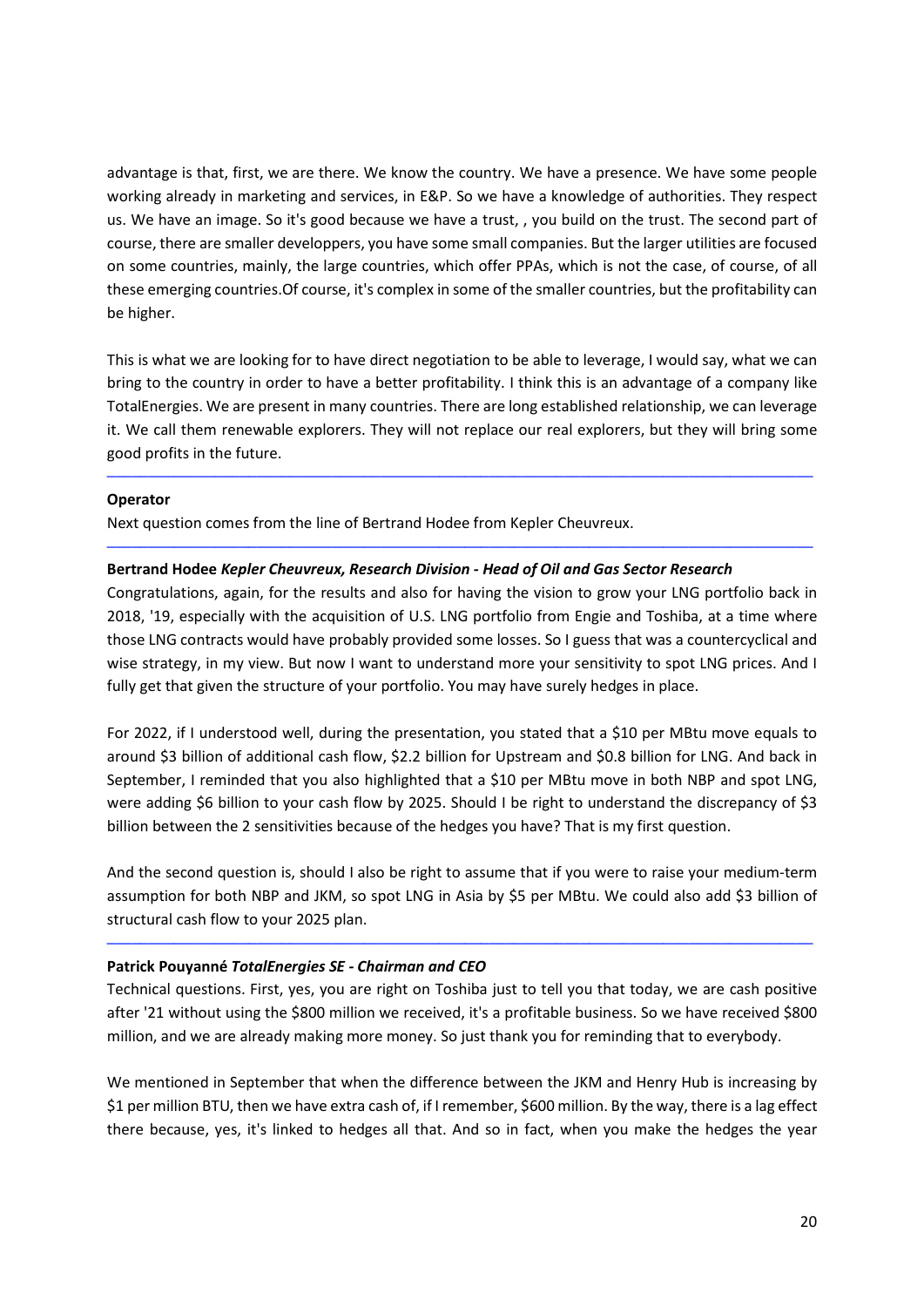because it's a mark-to-market story, you are hedging the year after. So you have the results in the year and you have the cash flow in the year after, if I remember correctly. So you have a discrepancy between the results and the cash.

In 2022, we'll get the cash results of the hedges, which were implemented in 2021. But remember that the way we hedge is quarter after quarter. So we did a new in first quarter '21. But the last quarter, we should have waited for the end of the year. Now we were not magicians. We would have done it. We would have waited, but we don't work like that. We hedge quarter after quarter. So in fact, what we embarked in the hedges which will be delivered in 2022 is only half a year compared to what you could imagine today, just to explain you that. This year, of course, we have today a spread between JKM and Henry Hub, which must be around \$15 or \$20 per million Btu. This is the decisions that we will engage: the hedges that we will do in first quarter, for example. You will have some results, but the cash will be in '23, which is good. That's good visibility.

 So in a permanent regime, your assumption for 2025 is right. So \$5 million BTU extra spread will give us in a permanent regime, \$3 billion extra cash flow in 2025. It's more difficult to do from 1 year to another year, of course, it's a permanent regime, it means the \$5 should , the spread should be the same all the years along, all the quarters as we, again, hedge quarter after quarter. I think I've been clear to you. It took me a little time to understand. So I'm trying to translate all that and if not, you call Jean-Pierre and Stephane, and they will explain you. But fundamentally, yes the answer is, in '22, we will receive more cash than '21 from these hedges because in '21, we see the 1 done in 2020, in '22, 2021. But '22 is not a full year, compared to what could be done '23. So is there something additional to come to us in terms of cash flow.

## **Operator**

Next question comes from the line of Christyan Malek from JPMorgan.

## **Christyan Fawzi Malek** *JPMorgan Chase & Co, Research Division - MD and Head of the EMEA Oil & Gas Equity Research*

─────────────────────────────────────────────────────────────────────────────────────

─────────────────────────────────────────────────────────────────────────────────────

Congratulations on this very strong result and seeing the dividend increase as well. Two questions from me. First, just on the project in the Gulf of Mexico that you announced the North Platte deepwater, it's certainly extraordinary in the context of having completed the FEED. You've got the semi-submersible production facilities out of tender, and Valaris has got 42-month drilling contract. So with that in mind, it's not in its infancy. So can you just walk us through the industrial or financial logic as to why you've done that potentially sort of within the context of U.S. energy policy around Gulf of Mexico? Shouldwe draw conclusions around your appetite to invest within GoM within that context. So just trying to understand, even from a policy standpoint, how you see the U.S. from an investment standpoint?

And the second question, it relates to the very welcome sort of sustainability and climate progress report. Within the framework of how you deliver these metrics and then the data around carbon intensity, should we or can we hope for more disclosure at the asset level in terms of carbon intensity, asset or region so we can better understand the relationship between profitability, returns and the carbon intensity of some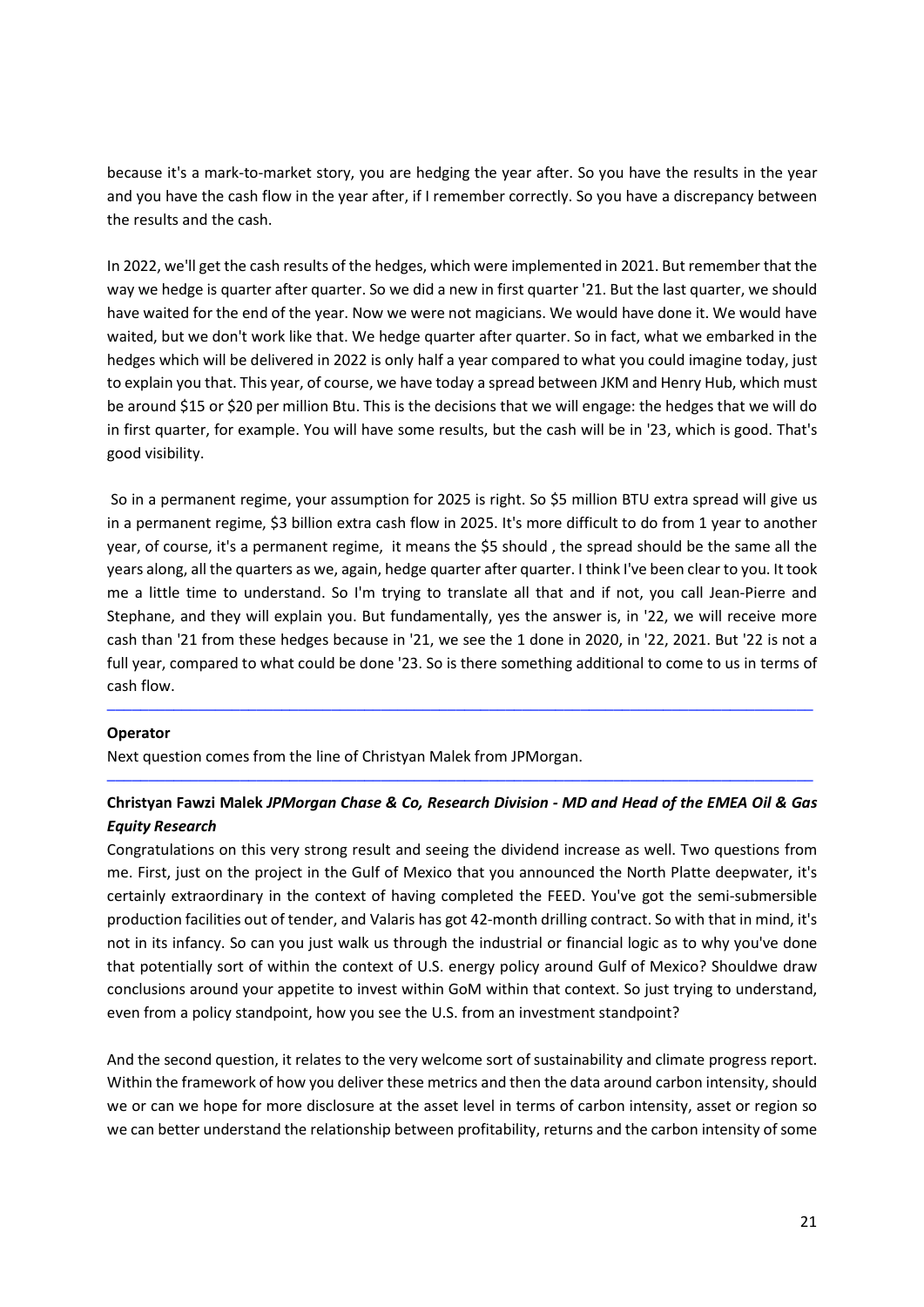of the highest carbon-intensive projects in the world.

## **Patrick Pouyanné** *TotalEnergies SE - Chairman and CEO*

Thank you, Christyan, for these 2 questions. The first one, no, there is no consideration of the U.S. policy regarding GoM at all in this decision. It's a pure intrinsic decision linked to the project and linked also to our capital allocation. We looked at it: it's honestly at the high limit of the range we gave ourselves. I remind you that we said to investors we'll invest in our oil portfolio, in oil greenfield projects, \$20 per barrelof technical cost, CapEx plus OpEx, or \$30 per barrel of breakeven. And North Platte because of its size, in fact, we knew it. It's not a giant field. It's really on the high side of these metrics. So that's one point.

─────────────────────────────────────────────────────────────────────────────────────

And second point, we prefer to invest in Sépia and Atapu in Brazil than in North Platte. So yes, we have done our job because we were the operator and we want our partner to be able if they wish to do so to hand over in a smooth way. But all in all, at the end, we consider that we had better opportunities in our portfolio to allocate our capital. So there is no politics behind it, just decision at our level and again, inside our investment framework that I just reminded.

I'm not sure we'll report all the assets one by one. We don't report the production one by one. We do it regionally. So I'm considering that. I will take your point. There is no problem for me to look at it. By the way, if I remember correctly, there is a spread of reporting between the different continents, like we've done for reserves. At the end of the day, I consider that fundamentally, I don't know what the SEC will issue, but we should report on these emissions like on the financials in the same type of framework.

So we are working on it. And by the way, we are also working not only on Scope 1 and 2 operated emissions but also on the equity emissions. I think this year, we'll be able to do it for Scope 1. We don't have all the data for Scope 2 from all our assets, but it's a progress report, so we progress. And we will disclose more in our sustainability and climate report and what we have done until now in a way which is more readable for you so that you can better analyze the data. So that's our intent.

The idea by the Board of submitting, by the way, to an advisory vote this report is to consider that the general assembly of shareholders approves the financial reporting and will approve the extra financial reporting, and we think this is a global trend. We've seen at COP26, the ISSB and all these organizations willing to normalize the extra financial, and we are willing to contribute to that.

Christyan, just a word, I read your paper this morning. You are pessimistic about our capacity to make buybacks on the year 2022. If we announced \$2 billion for first half, I'm not sure we'll decrease in the second half unless the share raises the roof. Thank you.

## **Christyan Fawzi Malek** *JPMorgan Chase & Co, Research Division - MD and Head of the EMEA Oil & Gas Equity Research*

─────────────────────────────────────────────────────────────────────────────────────

─────────────────────────────────────────────────────────────────────────────────────

Thanks, Patrick, and look forward to the World Cup with you in Qatar. Very excited.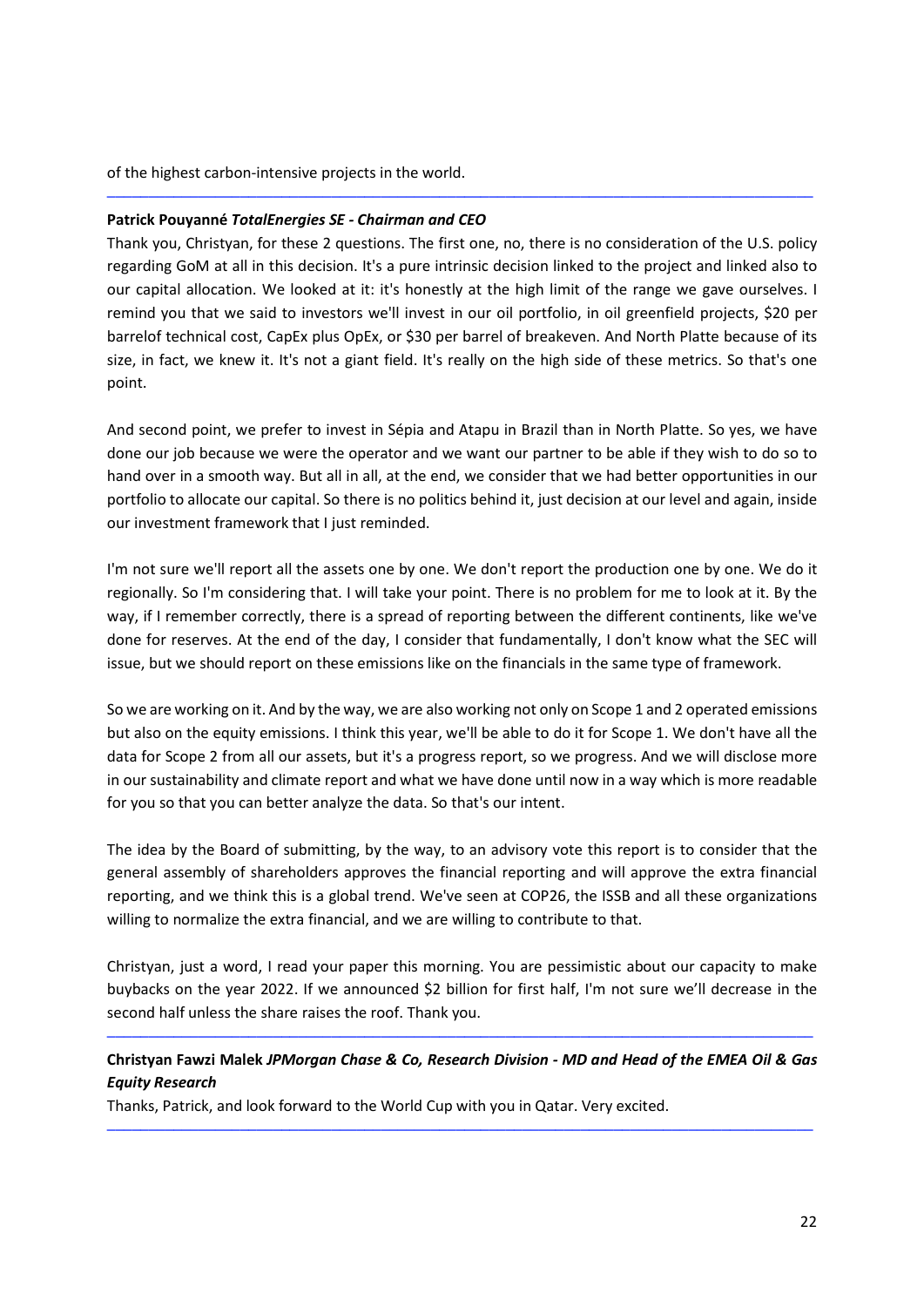#### **Patrick Pouyanné** *TotalEnergies SE - Chairman and CEO*

Thank you. And with more buybacks, I know.

### **Operator**

Next question comes from the line of Biraj Borkhataria from RBC.

## **Biraj Borkhataria** *RBC Capital Markets, Research Division - Director, Co-Head of European Energy Research Team & Lead Analyst*

─────────────────────────────────────────────────────────────────────────────────────

─────────────────────────────────────────────────────────────────────────────────────

First one, just a clarification on trading. You mentioned \$1 billion, I think you referred to integrated gas benefit in 2021. But I recall last quarter, you called out a \$500 million benefit. I guess, implying that the trading contribution for integrated gas was the same in Q4 when I would have expected it to be better. So could you just run through those numbers again? And also, if you could quantify the electricity side trading gain there, that would be helpful.

And then the second question is on Libya. I believe there's a some kind of one-off or catch-up tax payment due in 2022? Is there any details you can provide on that?

─────────────────────────────────────────────────────────────────────────────────────

## **Patrick Pouyanné** *TotalEnergies SE - Chairman and CEO*

Have you seen the results from iGRP for 2021? They are quite exceptional, \$6 billion, if I remember correctly. We just send the warning that we consider that somewhere in the \$6 billion, reported as recurrent results, there is \$1 billion, which has been clearly given by the exceptional trading. I remind you that in Q2 2020, for our oil trading, we made the same warning. The base for me is more \$5 billion for a year than 6. So you can take it like that. And it's gas and power trading, because iGRP includes everything. I will not give more detail on that.

## **Jean-Pierre Sbraire** *TotalEnergies SE - CFO*

And that's the beauty of the integration. The fact that at the same time, we can deliver high performance in terms of gas trading, but also electricity trading as well.

─────────────────────────────────────────────────────────────────────────────────────

─────────────────────────────────────────────────────────────────────────────────────

## **Patrick Pouyanné** *TotalEnergies SE - Chairman and CEO*

In Libya, there is in our working capital at the end of '21, I will be very transparent with you, \$1 billion, which has been transferred to the Libyan government. Why was it in our balance sheet? Like it was with all the partners: there was a debate to which institution we should direct the \$1 billion. And obviously, we were very careful, together with our colleagues and partners on the Waha field, not to direct that to the wrong institution. We wanted to be sure that it was a central bank of Libya and the right account, not to be accused of mismanagement.

So it took a little time to clarify the paperwork, and we received the instruction, a clear and valid instruction in January. So the \$1 billion, which is in our working capital at end '21 has now disappeared, and at the end of March, it will not be there. But there are other good elements by end of March, margin calls and things like that, which will compensate working capital. So yes, it's true, but it's not a major point. We did not use it to make buybacks, so it's okay.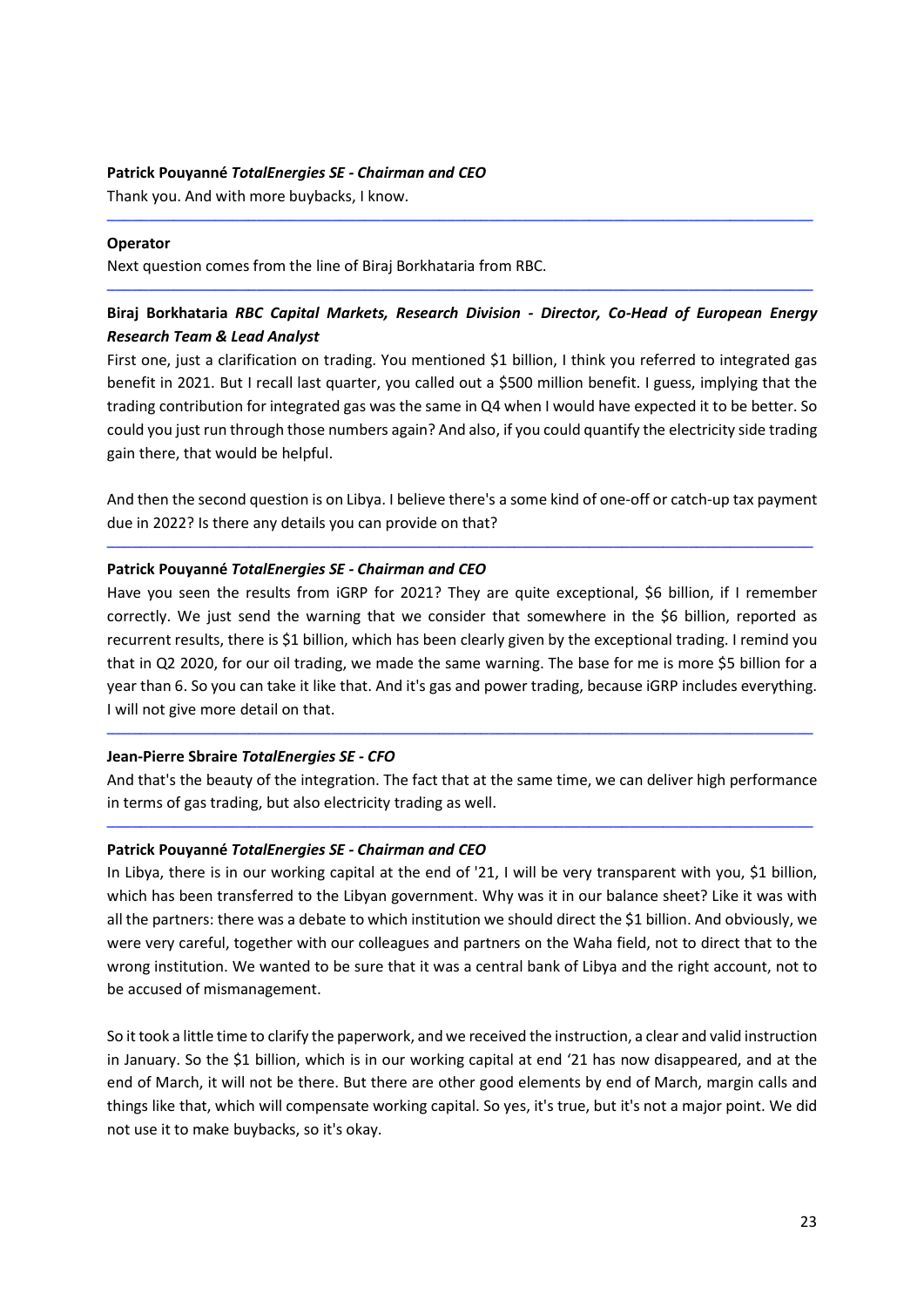#### **Operator**

Next question comes from the line of Lucas Herrmann from Exane.

#### **Lucas Oliver Herrmann** *BNP Paribas Exane, Research Division - Head of Oil and Gas Research*

Two, if I might as well. I wanted to start with Russia. You have been hugely successful. And the value of the assets has obviously increased considerably. But so too is obviously the value of the cash flows. I just wondered if you could give us an indication of what's the dividend that you now receive or expect to receive from Novatek? What's the benefit if you can provide it that you derive from the volumes that you take from Yamal LNG?

─────────────────────────────────────────────────────────────────────────────────────

─────────────────────────────────────────────────────────────────────────────────────

And I think most importantly, what cash flows or equity cash flows has the company actually received now from the Yamal LNG plant or to what extent are they still directed paying down debt? And second, if I might, probably for you, Jean-Pierre, is just -- when I look at the associate line in iGRP, how much of that now is coming from liquefaction? And how much of the associate line ballpark percentage is coming from the power business or the integrated renewable business?

## **Jean-Pierre Sbraire** *TotalEnergies SE - CFO*

Perhaps on equity affiliate contributions, I do not have a specific figure from LNG, but globally at the level of the group, 21% of our result is coming from equity affiliates contribution.

─────────────────────────────────────────────────────────────────────────────────────

─────────────────────────────────────────────────────────────────────────────────────

─────────────────────────────────────────────────────────────────────────────────────

#### **Patrick Pouyanné** *TotalEnergies SE - Chairman and CEO*

The other question was LNG versus renewables, it was the question.

#### **Jean-Pierre Sbraire** *TotalEnergies SE - CFO*

At present time, of course, the main part is coming from LNG. For sure. I mentioned that renewable and electricity, we start seeing contribution 2021 around \$600 million or \$700 million. Of course, it will grow in the future. So at present time, out of the 2021 result coming from equity affiliates, most of the contribution came from LNG for obvious reason. It is Yamal and these type of businesses, of course.

─────────────────────────────────────────────────────────────────────────────────────

#### **Patrick Pouyanné** *TotalEnergies SE - Chairman and CEO*

So I will just give you the global cash flow from Russia because, of course, with the crisis, we look at the figure to know what was the risk is around \$1.5 billion in 2021, which honestly, at the size compared to a \$30 billiois sizable, but it's 4-5%. I remember Yemen LNG when it stopped was around \$1 billion per year as well. So we experienced this type of situation. But I hope not because I think for Europe, it's very important. By the way, I can tell you the consequence of any energy sanctions on Russia, I think globally, the company is winning because the impact on the oil prices and gas prices will be huge.

So yes, I would say, our operations in Russia, our assets in Russia might be giving us some headaches to manage them. By the way, I said \$1.5 billion, it's a big mistake: it's EUR 1.3 billion because I must not speak in dollars about Russia, just to give you the magnitude. So it has increased a lot. The dividend. I think the Novatek dividend represent more or less \$500 million per year. It has increased, but it's the idea.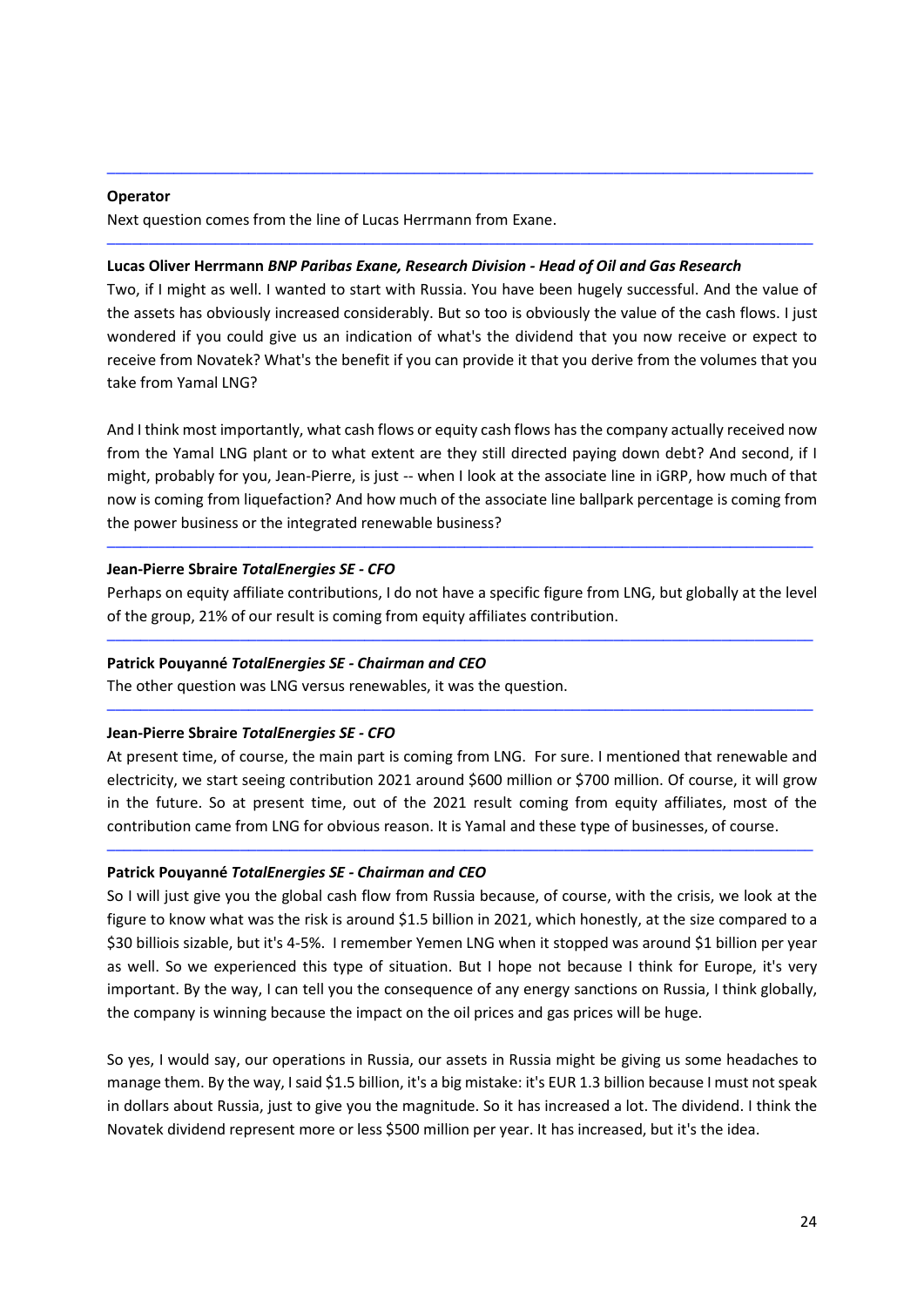#### **Operator**

Next question comes from the line of Christopher Kuplent from Bank of America.

### **Christopher Kuplent** *BofA Securities, Research Division - Head of European Energy Equity Research*

I think I might have one for each of you. Patrick, maybe you can give us a wider update on the current security situations. As you see it on the ground, you mentioned Yemen just now. I'd be interested in Mozambique and the prospect for bringing back staff.

─────────────────────────────────────────────────────────────────────────────────────

─────────────────────────────────────────────────────────────────────────────────────

And perhaps for you, Jean-Pierre, when we talk about -- and many questions have been asked already. I appreciate that on buybacks and shareholder distributions. What should we use as most appropriate metric that you would consider is an appropriate allocation of capital during these relatively high oil and gas price times to shareholders versus to your balance sheet?

─────────────────────────────────────────────────────────────────────────────────────

## **Patrick Pouyanné** *TotalEnergies SE - Chairman and CEO*

Mozambique, I'll give time to Jean-Pierre, a difficult question. Mozambique, I visited Mozambique 10 days ago. I met with President Nyusi. And some of my people went into Cabo Delgado, not me at this stage. Let's be clear, it's a war. You have some terrorists: it's no more a matter of TotalEnergies to be involved in solving that situation. We could envisage to come back and restart the project only once there is peace, I mean, a peaceful situation, which means not only to take back control of the region's security but also to have the civil population back into the villages, leading a normal life. That will be the signal. There is no way we build a plant in a country where we are surrounded by soldiers. It does not work like that.

Having said that, there have been some clear improvements on the ground. Since the arrangement of Mozambique with the SADC, a consortium of different countries, including Rwanda, they managed to restore security in some key areas around Palma, where we are. Our project is around Moçimboa da Praia for those who know Mozambique, I have become an expert. But they do not control today the full Cabo Delgado.

And for me, we need full control of security. Why is it important? Because population will come back only when security is under control and all that is linked for us. But I have no idea when we can restart the project. My view is that the conditions under which we could restart the project might be fulfilled in a year, I don't know. We'll see, we observe. What is good is we have the same vision with the authorities of Mozambique of what needs to be achieved. There is no pressure for us to exit force majeure. And we we have frozen everything with our contractors.

We know that when we say we can come back, it will take 6 months to start up again. But again, my priority, it's a matter of sustainability and human rights. We'll not relaunch the project as long as I see photos of refugee camps around the site. But again, it's not negative. We are monitoring the situation because we think that the authorities of Mozambique are taking the right decisions in terms of security.

So, let's observe. The contribution of TotalEnergies and its partners is mainly focused on social life, I would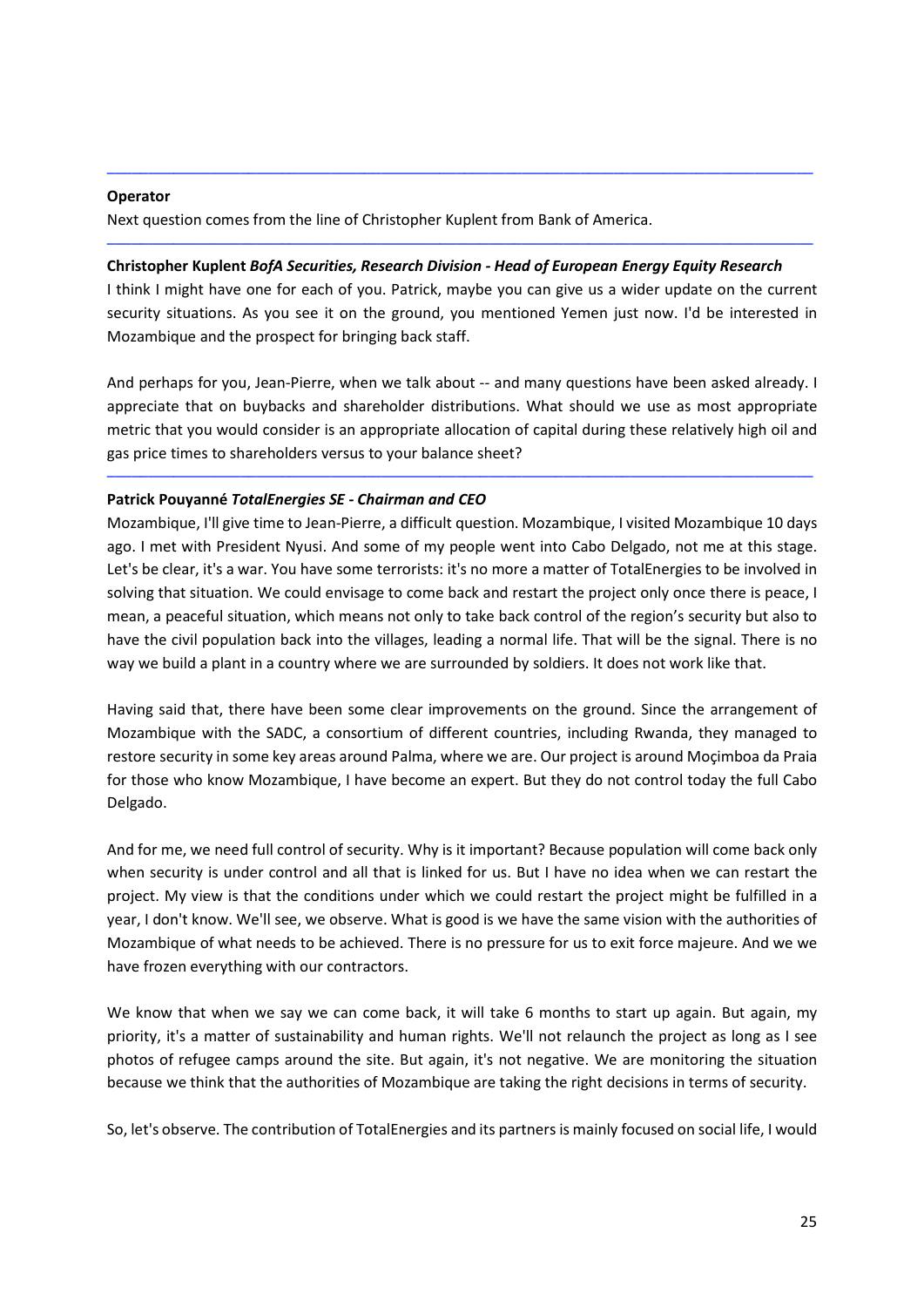say. We have engaged with NGOs. The stability in this part of Mozambique will also come from giving jobs, sharing prosperity without waiting for the gas to be produced, but we need clearly to help the local populations seeing some shared prosperity from the project in advance: by just buying food from local farmers to feed our teams on the project. But we need to act on the ground, it's a condition for the security for me. So that could take time as well. But the gas is there, the project is there, the LNG demand is there. So now, it's a question of patience in order to be able to execute the project.

#### **Christopher Kuplent** *BofA Securities, Research Division - Head of European Energy Equity Research*

And just a quick one. That probably means you've not budgeted a huge amount in your CapEx guidance for '22 as far as Mozambique is concerned.

─────────────────────────────────────────────────────────────────────────────────────

─────────────────────────────────────────────────────────────────────────────────────

#### **Patrick Pouyanné** *TotalEnergies SE - Chairman and CEO*

No, we have not. And by the way, we have not for another reason: we have a project financing in place. We stopped it, it was frozen.

─────────────────────────────────────────────────────────────────────────────────────

─────────────────────────────────────────────────────────────────────────────────────

### **Jean-Pierre Sbraire** *TotalEnergies SE - CFO*

Frozen, the financing, yes…

#### **Patrick Pouyanné** *TotalEnergies SE - Chairman and CEO*

…the day after we declared Force Majeure. We gave the money back. We stopped the letters: we didn't want to get the financing. So now, we know the project financing is in place. And it's easy for us if we restart the project to reactivate the project financing. In terms of impacting the CapEx, we had more CapEx than expected in '21, in fact. It's why we went a little above the 13 B\$ guidance by the way, on the Upstream part, but no impact in '22.

─────────────────────────────────────────────────────────────────────────────────────

#### **Jean-Pierre Sbraire** *TotalEnergies SE - CFO*

And on gearing, I do not have any magic figure. We think, once again, that having a strong balance sheet is key to face a potential downturn in our environment. It's not obviously the case, not what we anticipate at the present time. You know all the different elements, the way we will allocate the cash flow: you know the guidance we gave for discipline and you know that we are disciplined regarding CapEx spend, you know the dividend - \$8 billion, more or less full cash dividend - plus 5%, as Patrick mentioned and \$2 billion buybacks for the first semester. So of course, the balance will go to decreasing the gearing. And just to give you one figure: for an additional \$1 billion of cash flow, gearing will be down by 0.6%, more or less. So that means that if we are successful, if the environment continues to be very supportive, of course, the gearing could go below the current level. We have no problem with that.

#### **Patrick Pouyanné** *TotalEnergies SE - Chairman and CEO*

I have no problem if gearing is going down, it's good for us. We'll have a reserve of cash for benefit, to be "countercyclical" when we'll have to be "countercyclical".

─────────────────────────────────────────────────────────────────────────────────────

So, but again, the answer is for me is not one against the other. For shareholder distribution, I told you we were at 33%. I guided you towards 40%. So, you can see the range. And if there's more to come, at this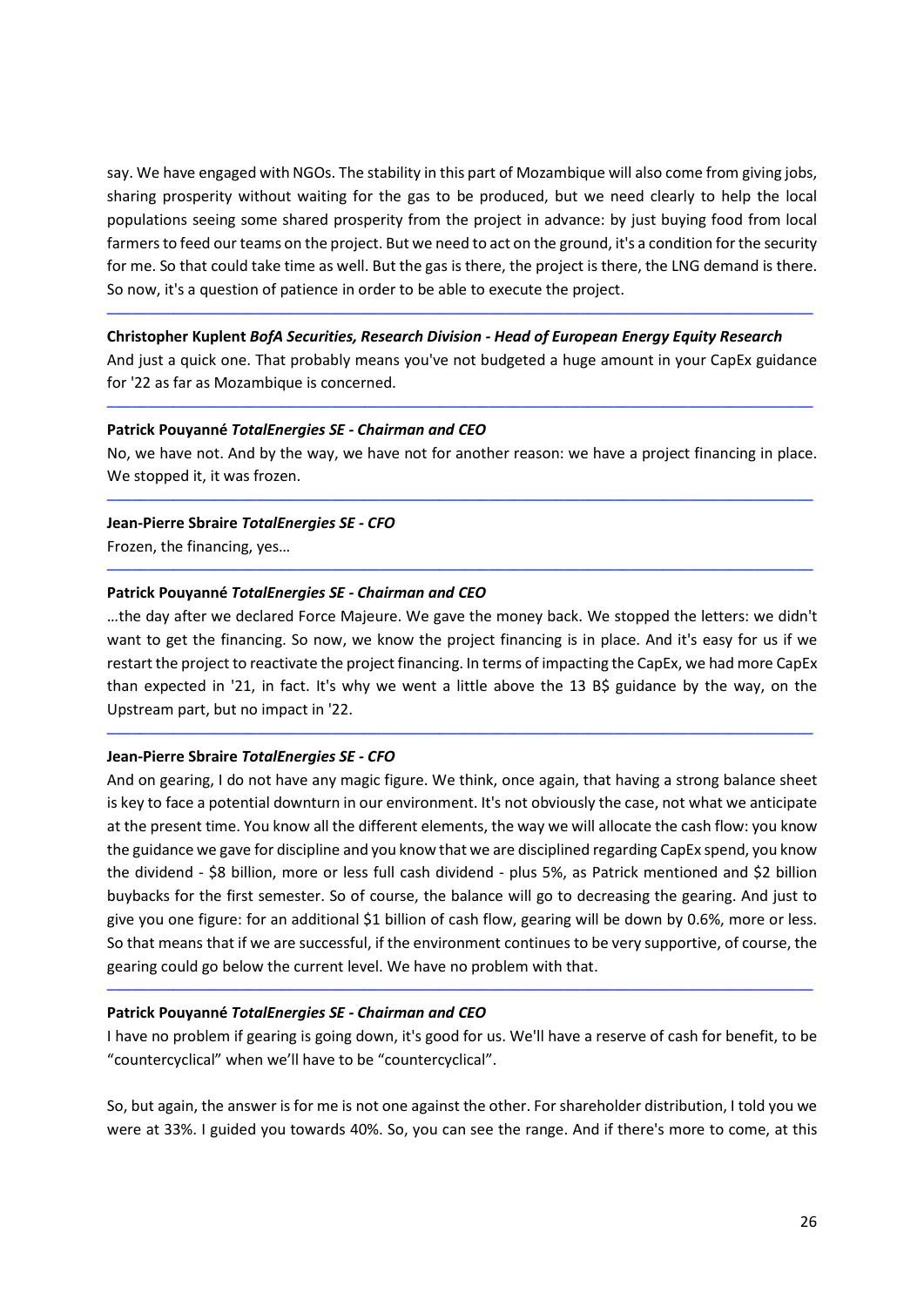stage, we consider it will be to deleverage the company. A mistake we should not do is to believe that we are entering a long high cycle. Each time we said that the following year was a catastrophe. So I'm very prudent on this part. Because it's obvious that if price remains high, you will have more investments and more oil coming on line in 2-3 years: you'll have then the impact.

In the meantime, the best is to strengthen the Company and to be ready then to use the balance sheet because opportunities will come in the different energies. And it might be a way, when opportunities come, to accelerate the transition.

─────────────────────────────────────────────────────────────────────────────────────

─────────────────────────────────────────────────────────────────────────────────────

**Christopher Kuplent** *BofA Securities, Research Division - Head of European Energy Equity Research*  Understood. I think the 40% is a great answer.

## **Operator**

Next question comes from the line of Alastair Syme from Citi.

## ───────────────────────────────────────────────────────────────────────────────────── **Alastair Roderick Syme** *Citigroup Inc., Research Division - MD & Global Head of Oil and Gas Research*

Patrick, can you talk about unit development costs in the Upstream, and I mean both across oil and gas. If I remember rightly, you used to talk about a figure of about \$50,000 per flowing barrel per day on unit development costs. And I just wonder if you could update that figure for the current cost and environmental portfolio. And what I'm getting at here is that the Upstream CapEx that you're guiding to in 2022 is well below where it was in '19. So, I'm just trying to understand how much of that has changed in emphasis versus lower cost versus any assumptions on disposals that you're making in 2022.

And then the second question, which is a point of a clarification on your reserve replacement ratio because 121% was sitting on the slide labeled oil. I wasn't sure whether that was just for the oil part of the business or that was across the entire Upstream?

─────────────────────────────────────────────────────────────────────────────────────

## **Patrick Pouyanné** *TotalEnergies SE - Chairman and CEO*

The second answer is easy: it's in the slide oil, but it's oil and gas, it's a global one. We didn't know where to put it. We put it there yesterday evening because we got the figure quite late. So, there was no perfect position. We could have done it elsewhere. So, it's oil and gas. So reserves replacement rate, global one: 121% on 1 year and 116% on 3 years. So, the second answer is easy.

The first one: yes, it's true, but we report in net investments and that clearly, there are some sales on the E&P side embedded in the budget. So, the organic part of the CapEx for E&P is higher than the ~\$8 billion. You have an assumption of around \$2 billion of sales. It's more as a metric, but it is, if I remember well, what we have.

Honestly, the \$50,000 per flowing barrel per day is a metric where today, we don't see any major inflation in the projects at this stage, only a little inflation. We've seen some inflation on steel, I would say, in the Uganda project. The delays in the past year costed us some extra, but we are managing that with some flexible contracts. So, at this stage, you can still consider the \$50,000 per flowing barrel per day because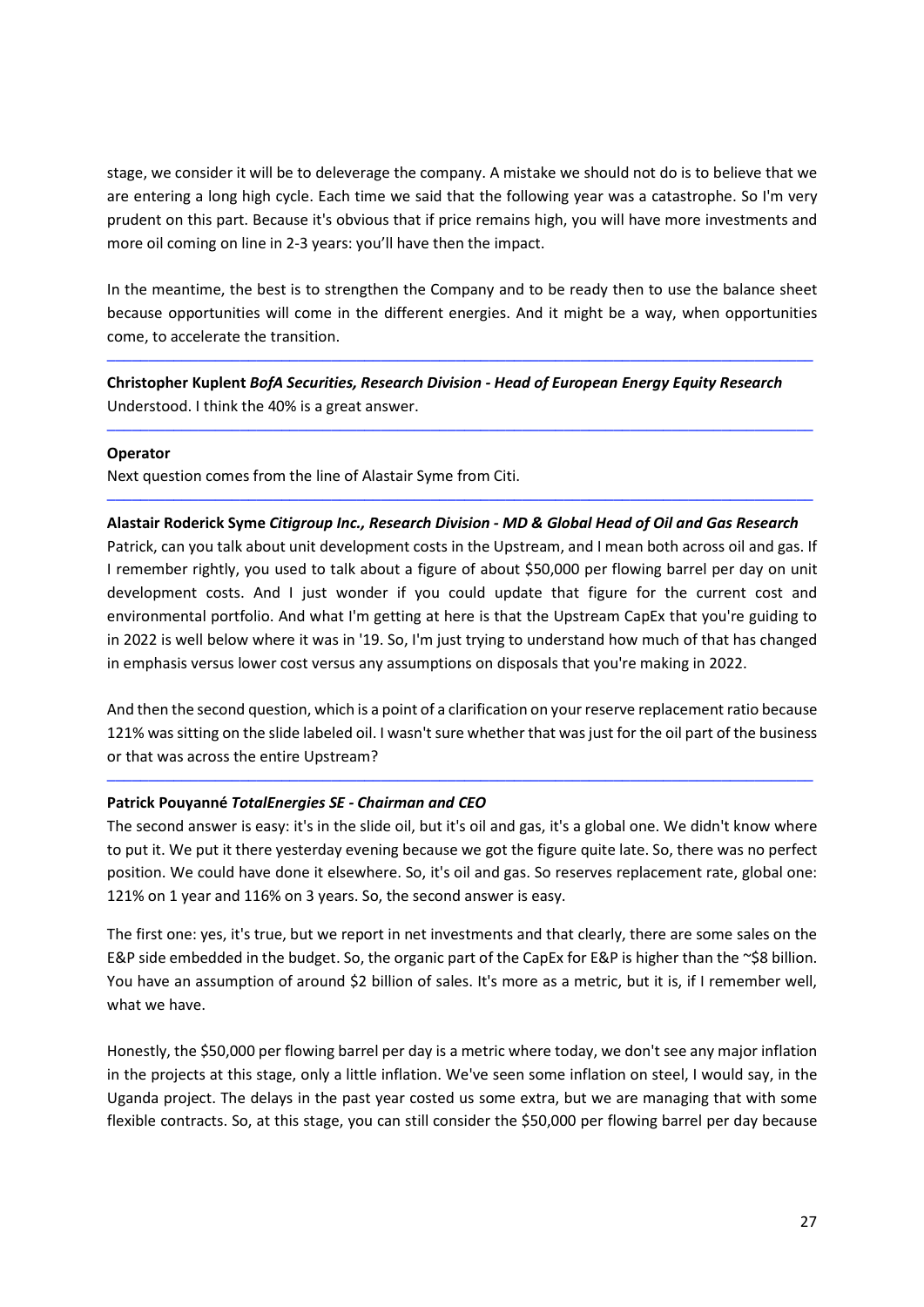we are targeting some low-cost barrel.

#### **Operator**

Next question comes from the line of Paul Cheng from Scotiabank.

#### **Paul Cheng** *Scotiabank Global Banking and Markets, Research Division - Analyst*

Patrick, you mentioned about Suriname that you may be able to identify the oil development by the end of the year. So, what exactly do we have to do in order for us to reach that space? How far we are from reaching that kind of decision?

─────────────────────────────────────────────────────────────────────────────────────

─────────────────────────────────────────────────────────────────────────────────────

And the second point is that on -- second question, on the LNG sales mix that the page in your presentation, it looked like about 40%, 45% of the sales is in spot. So we assume that volume is totally linked to the spot LNG price or that they are still, to a large part, linked to the long-term oil prices.

─────────────────────────────────────────────────────────────────────────────────────

#### **Patrick Pouyanné** *TotalEnergies SE - Chairman and CEO*

So, Suriname is just drilling. We need to appraise. We made several discoveries. We have a plan. We have 3 wells to drill in order to confirm on the southern part where we have made many different discoveries. I think those 3 wells will comfort us in our capacity to avoid having to find a solution for the commercialization of gas, which might be tricky and delay everything, since the point is that we are targeting large enough oil pool.

So, there are 3 wells coming, and we intend to drill all of them in '22. That's why I was answering end of '22. I hope we'll have nice things. So that's the plan for the southern part of the block, because we explored the northern part as well but we made discoveries mainly on the southern part. For me, after these 3 wells, we'll have clarity on what can be done and the size of it, engaging towards development. So that's the point where I am today.

If I had to explain you all details, it could take 2 hours because there are plenty of cases, assumptions, etc… So we need to drill. And we found hydrocarbons, don't worry. But the question is how much oil, how much gas, etc...

So, on the other part, yes, you are right. It's a 60% long-term and 40% spot. Spot is pure spot. I mean spot is 2 things, in fact. In the spot volume, you have 10 million tons, as a round figure or 20%, of real deals, which are spot deals, which means we have the vessels, we have the LNG tankers and we buy spot and we sell spot and we make small money on the difference between buying/arbitrating. That's pure spot. And then in our marketing team's portfolio, there are contracts which are linked to spot indicator, I would say, either JKM or NBP. And these ones are not oil linked (mainly the long-term part is oil-linked). I'm speaking under the eyes of Stephane. If I made a mistake, you raise your -- it's okay? It's okay. So, the answer is right. That's my answer.

#### **Paul Cheng** *Scotiabank Global Banking and Markets, Research Division - Analyst*

Patrick, on the second component, you're saying that you're linking to the spot. How big is that volume?

─────────────────────────────────────────────────────────────────────────────────────